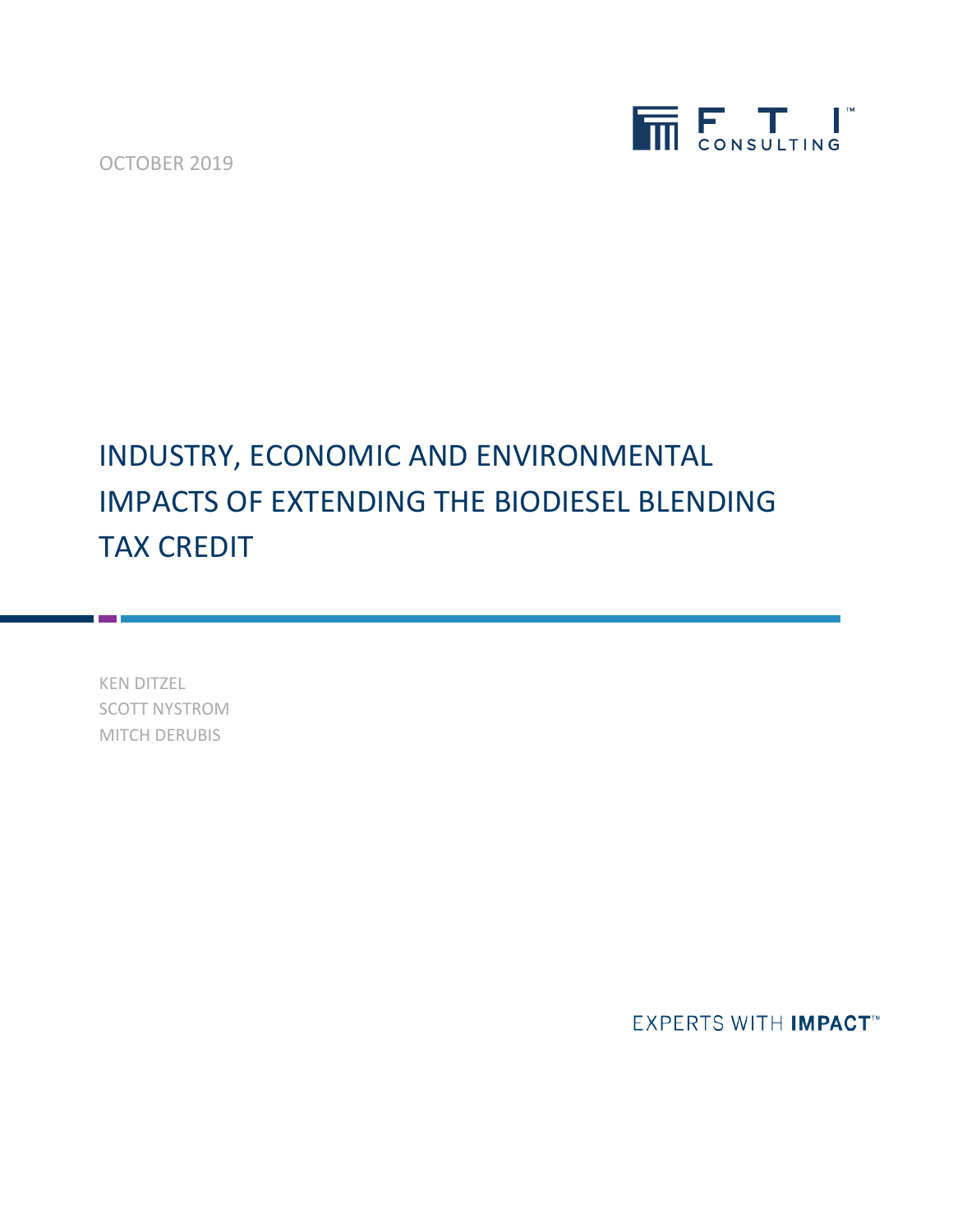

OCTOBER 2019

#### *DISCLAIMER*

*The analysis and findings expressed herein are those of the author(s) and not necessarily the views of FTI Consulting, Inc., its management, its subsidiaries, its affiliates or its other professionals.*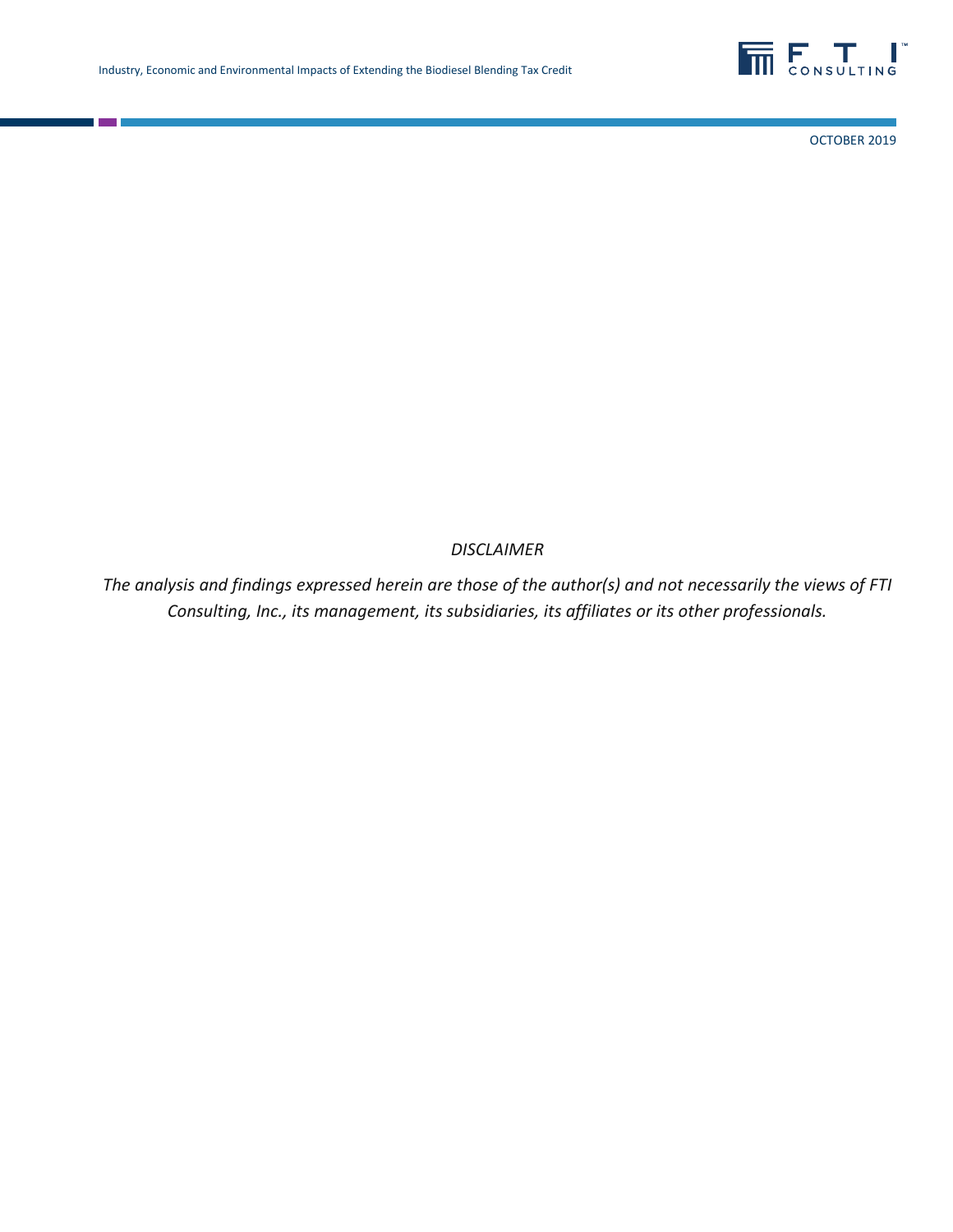

## **Table of Contents**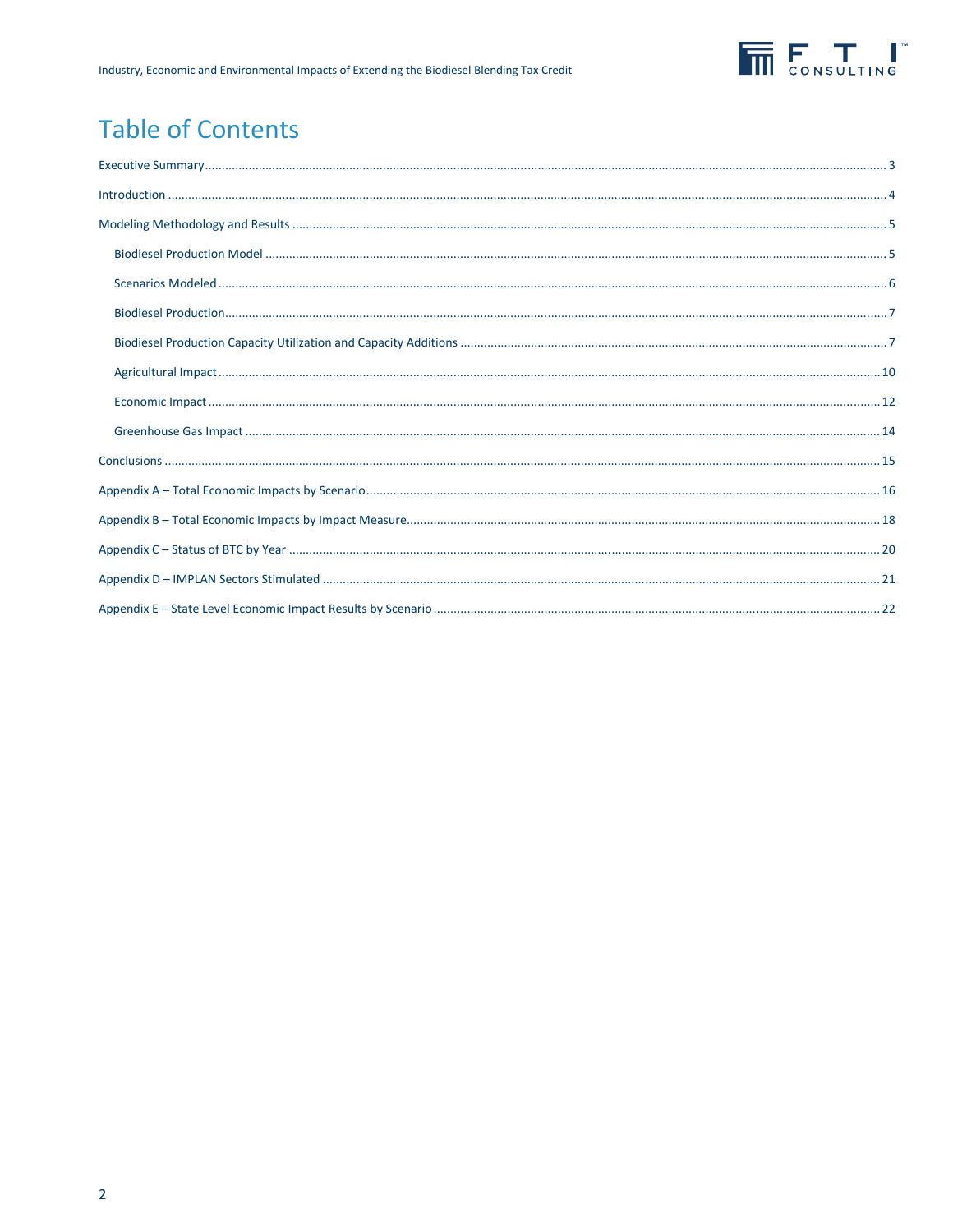

### Executive Summary

The U.S. biodiesel industry provided significant economic benefits value to the U.S. economy, supporting almost 62,000 jobs and \$6.5 billion in annual U.S. GDP through production of almost 1.9 billion gallons across 124 plants in 38 states.

The biodiesel industry also has provided sizable greenhouse gas ("GHG") reductions as it lowers GHGs by approximately 65 percent per gallon relative to petroleum-based diesel. In 2018, biodiesel enabled 17.7 million tons in GHG reductions, equivalent to taking 3.8 million cars off the road.

Renewing the biodiesel blenders tax credit ("BTC") is critical to furthering the biodiesel industry's economic and environmental contributions. FTI Consulting's latest analysis shows that extending the BTC of \$1 per gallon by January 2020 would increase biodiesel capacity up to 644 million gallons by 2024 in the highest scenario, resulting in the following incremental socioeconomic benefits over the next five years:

| <b>Farm &amp; Crop</b><br><b>Processing</b><br><b>Revenues</b> | • \$10 billion in additional farm revenues from increased demand and crop prices<br>5.0 percent increase in soybean prices<br>$\Omega$<br>2.2 percent increase in corn prices<br>$\circ$<br>• \$5 billion in additional grain and oil seed processing revenues |
|----------------------------------------------------------------|----------------------------------------------------------------------------------------------------------------------------------------------------------------------------------------------------------------------------------------------------------------|
| <b>Employment &amp;</b><br><b>Labor Income</b>                 | 31,400 new jobs on average supported throughout the U.S. economy<br>\$1.8 billion per year in additional labor income<br>$\bullet$                                                                                                                             |
| <b>GDP &amp; Capital</b><br>Investment                         | \$15 billion in additional U.S. GDP<br>۰<br>\$1 billion in new capital investment injected into the economy<br>$\bullet$                                                                                                                                       |
| <b>Greenhouse Gas</b><br><b>Reductions</b>                     | 18.4 million tons in additional GHG reductions by 2024<br>Equivalent to taking 800,000 cars off the road, on average                                                                                                                                           |

With the BTC expired since January 1, 2017, cracks are starting to emerge as hope fades for its renewal. In 2019, five producers have publicly announced the closure or idling of 330 million gallons of annual production capacity. This represents a decline from 2.5 billion gallons of capacity in the beginning of 2018 to 2.2 billion gallons today. With the average facility losing approximately 25 cents per gallon of production prior to interest, taxes, depreciation and amortization, current production levels are not sustainable, and further growth untenable, without the BTC.

In addition to the lack of a BTC, other headwinds are facing the biodiesel and broader agricultural industries, such as the current trade war with China that has dampened U.S. crop demand and prices and potentially higher imports of Argentina biodiesel if anti-dumping tariffs are lifted. An extension of the BTC could act as an insurance policy against the negative effects of such policies. A pragmatic approach to stabilizing the industry would be to immediately and retroactively re-instate the BTC and allow it to decline over time, giving the biodiesel fleet enough headroom to transform into a set of producers better situated to face an uncertain market ahead.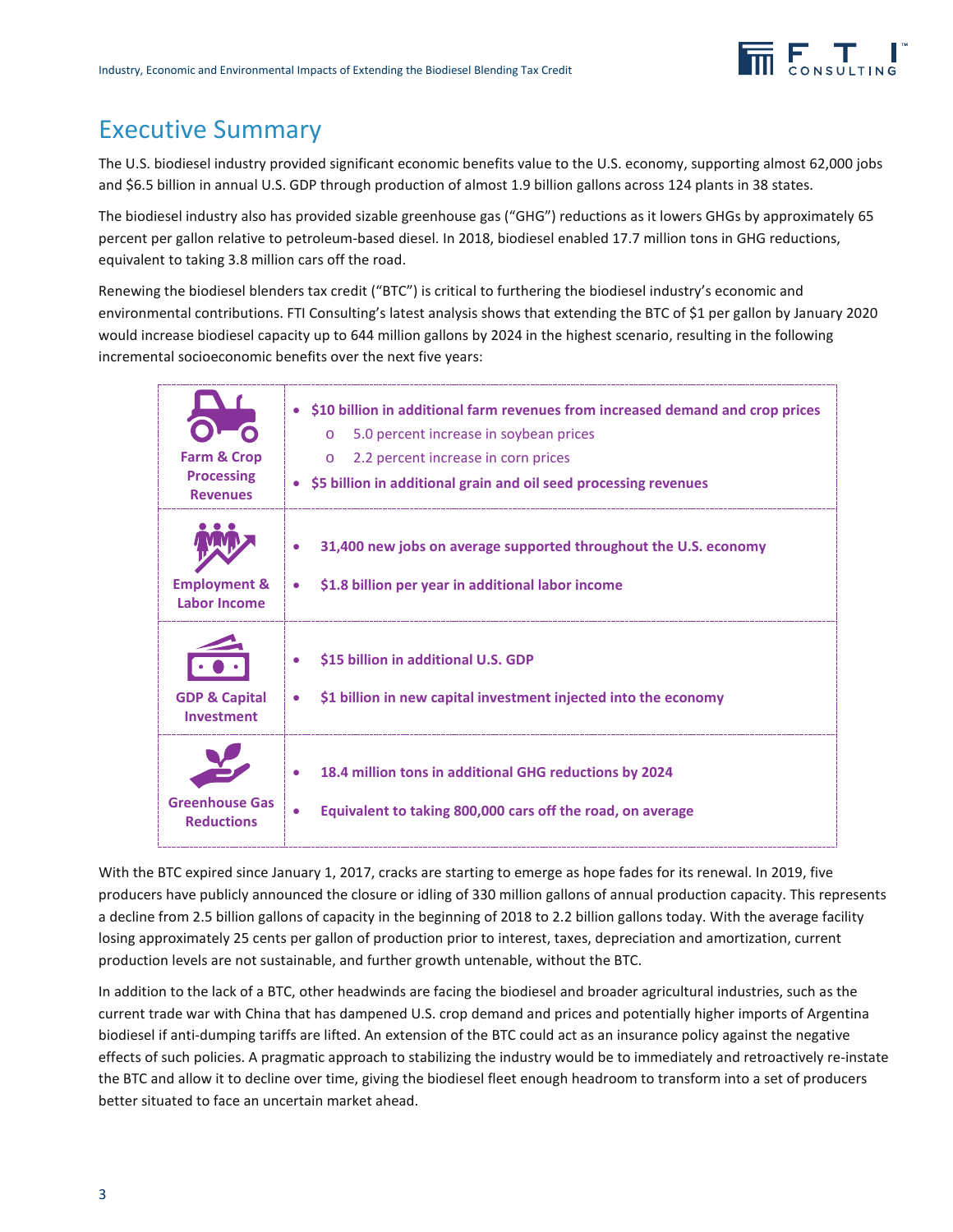### Introduction

In November 2018, FTI Consulting issued a report that examined the economic and environmental contributions of the U.S. biodiesel industry and the economic loss to an average biodiesel plant with the biodiesel BTC not in place. In that report, FTI Consulting found that the biodiesel industry generated the following impacts for the U.S. economy and environment in 2017:

- Economic output (economy-wide sales) valued at \$21.6 billion across the economy, which translates to U.S. GDP of \$6.5 billion;
- Employment for approximately 61,900 workers, 2,300 of which were employed directly in the biodiesel industry;
- Paid wages and benefits totaling \$3.8 billion;
- Federal, state and local tax contributions of \$1.8 billion; and,
- A 14.8 million ton reduction in GHG emissions, equivalent to taking 3.2 million cars off U.S. roads, and equal to approximately \$750 million in social benefits.

This report provides an outlook for the industry, and the subsequent impacts on the economy and environment, *if* the biodiesel BTC were to be extended on or before December 31, 2019. The American Jobs Creation Act of 2004 originally established the BTC, allowing qualified biodiesel producers or blenders to be eligible for an income tax credit of up to \$1.00 per gallon for 100 percent biodiesel (B100) or renewable diesel produced or used in the blending process.

The original legislation only provided for the BTC through 2009. Subsequent extensions and retroactive renewals have been required to keep the BTC active on an annual basis thereafter. Congress allowed the biodiesel tax credit to expire at the end of 2009, 2011, 2013 and 2016, which meant that the credit was not initially in place for 2010, 2012, 2014, 2015 and 2017. However, in each of these years, Congress retroactively reinstated the BTC through various pieces of legislation in December or the early months of the following year. $1$ 

The BTC has not been retroactively reinstated, though, for 2018 and 2019 year to date. As such, biodiesel producers and blenders are currently experiencing the longest duration (22 months as of October 2019) without the BTC since the original legislation was passed in 2004.

In this report, we examine a status quo scenario and five biodiesel and diesel price scenarios under which the BTC is assumed to be extended:

- No biodiesel and diesel price growth
- One percent annual biodiesel and diesel price growth
- One percent annual biodiesel and diesel price decline
- Five percent annual biodiesel and diesel price growth
- Five percent annual biodiesel and diesel price decline

For each scenario, we forecast biodiesel production from 2020 through 2024 using a regression analysis on the five key determinants of biodiesel production. We then feed the regression outputs into the POLYSYS agricultural model to forecast the changes in crop prices, supply and demand for the same forecast horizon. Lastly, we enter the regression and POLYSYS results into the IMPLAN model to show the potential U.S. level macroeconomic impacts of extending the BTC.

1

<span id="page-4-0"></span><sup>1</sup> <https://www.transportpolicy.net/standard/us-fuels-biofuel-tax-credits/>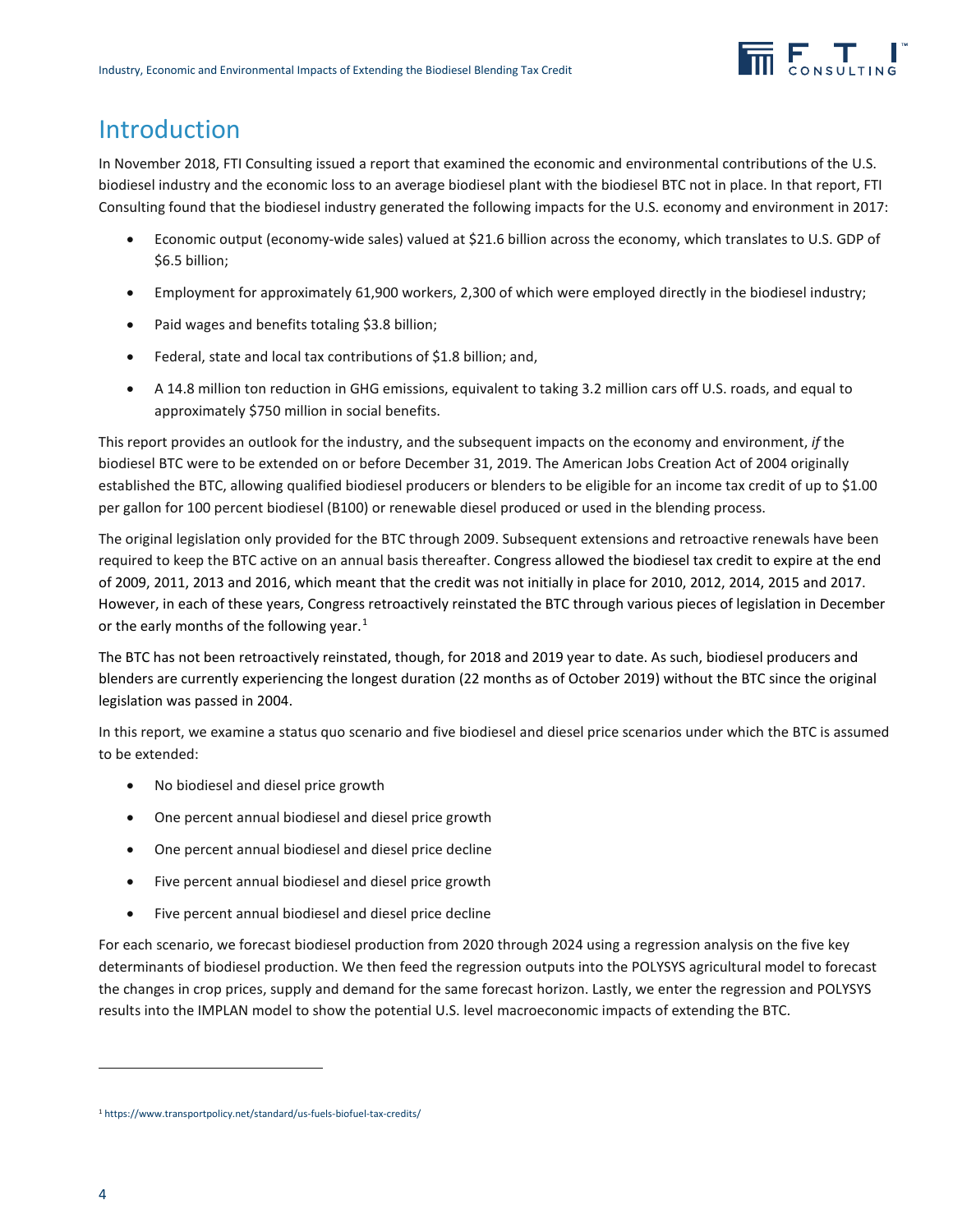

## Modeling Methodology and Results

The extensive history of multiple expirations of the BTC make it possible to examine historical biodiesel production in years where: 1) the industry was certain that the BTC would be available, and 2) the industry was uncertain if the BTC would be retroactively reinstated or extended. This historical variation allows us to estimate the effect of an active BTC on biodiesel production after accounting for the other key drivers of biodiesel production, such as feedstock and product prices.

After estimating the historical effects of the BTC and the other drivers of biodiesel production, we constructed future scenarios where the BTC is extended and product prices vary. We then used these production estimates to estimate changes in feedstock demand, biodiesel industry profits, production capacity expansions and biodiesel industry employment and wages. The production estimates also provide insight into additional agricultural demand and how that ripples through the biofuels value chain, creating indirect and induced economic impacts to the U.S. economy.

#### **Biodiesel Production Model**

FTI Consulting modeled biodiesel production for the "Status Quo" scenario and the five scenarios using an ordinary least squares regression model fitted on historical data.<sup>[2](#page-5-1)</sup> Several different model specifications were tested and judged by the model's ability to explain historical variability in biodiesel production, the statistical significance of individual independent variables, and the variable's regression parameter being theoretically sound in both magnitude and sign. The selected regression model explains biodiesel production as a function of five key variables, listed i[n Table 1](#page-5-0) below.

<span id="page-5-0"></span>

|    | Variable                                                                                                                                                                                         | <b>Variable Description</b>                                                                                 | Source Data                                                             |
|----|--------------------------------------------------------------------------------------------------------------------------------------------------------------------------------------------------|-------------------------------------------------------------------------------------------------------------|-------------------------------------------------------------------------|
|    | Price for oil inputs to the biodiesel production process,<br>accounting for the historical share of feedstock used by the<br><b>Feedstock Price</b><br>industry for soybean, corn and canola oil |                                                                                                             | Feedstock Shares - EIA<br>Monthly Biodiesel<br><b>Production Report</b> |
|    |                                                                                                                                                                                                  |                                                                                                             | Feedstock Prices - USDA Oil<br>Crops Yearbook                           |
| 2. | <b>Biodiesel Price</b>                                                                                                                                                                           | FOB price for wholesale biodiesel (B100)                                                                    | <b>USDA Bioenergy Statistics</b>                                        |
| 3. | Diesel Price                                                                                                                                                                                     | No. 2 diesel wholesale price by refiners                                                                    | EIA                                                                     |
| 4. | <b>BTC</b>                                                                                                                                                                                       | Dummy-variable takes a value of "1" when the BTC was active<br>at the time of production, and "0" otherwise |                                                                         |
| 5. | <b>Biodiesel</b><br>Production<br>Capacity                                                                                                                                                       | U.S. biodiesel nameplate production capacity throughout time                                                | <b>EIA Monthly Biodiesel</b><br><b>Production Report</b>                |

*Table 1: Linear Regression Independent Variables*

The regression model was calibrated on 72 months of data, from January 2013 through December 2018. Seasonality in biodiesel production was accounted for using a 12-month lag of biodiesel production, and an ordinal month of year variable.

**.** 

<span id="page-5-1"></span><sup>&</sup>lt;sup>2</sup> Our approach to estimating the biodiesel supply curve via a regression analysis was inspired by, but differs from, the following paper: Irwin, Scott Irwin and Good, Darrel, "Revisiting the Estimation of Biomass-Based Diesel Supply Curves, farmdoc daily (7):135, July 26, 2017.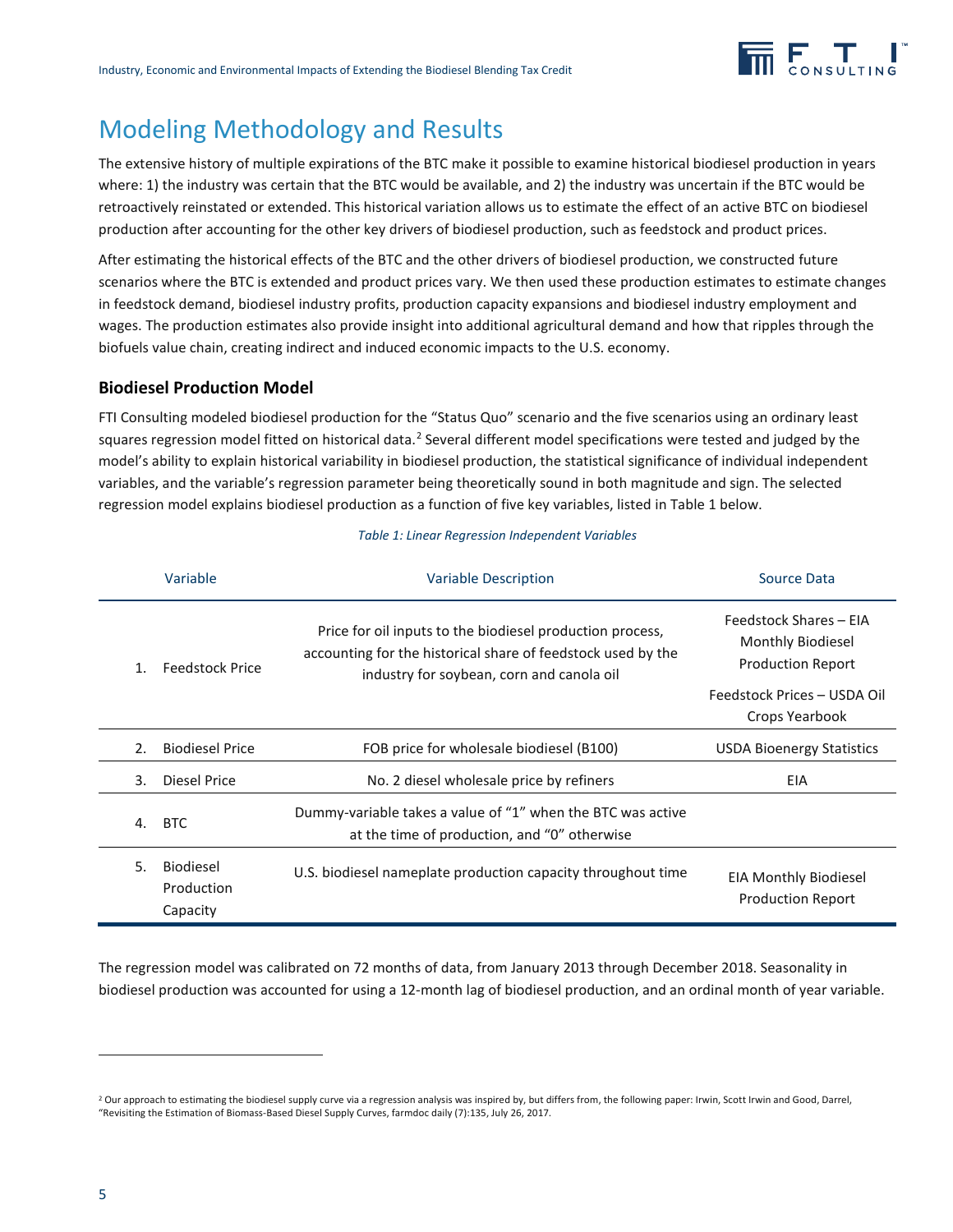<span id="page-6-0"></span>The annual biodiesel production estimates produced by the model differ from the reported annual production figures by an absolute average of 0.3 percent and a maximum of 0.6 percent as shown in [Figure 1.](#page-6-0)



*Figure 1: Actual Biodiesel Production vs. Estimated Biodiesel Production*

#### **Scenarios Modeled**

FTI Consulting examined a total of six scenarios, including a "Status Quo" scenario, and five different scenarios where the BTC is reinstated for 2020 through 2024 under different biodiesel and diesel price growth assumptions, using the previously calibrated regression model.

#### *Table 2: Modeling Scenarios*

| Scenario   | <b>BTC Reinstated</b> | <b>Biodiesel and Diesel Prices</b> |
|------------|-----------------------|------------------------------------|
| Status Quo | Nο                    | 2019 YTD Average                   |
| Scenario 1 | Yes                   | 2019 YTD Average                   |
| Scenario 2 | Yes                   | +1 percent annual growth           |
| Scenario 3 | Yes                   | -1 percent annual decline          |
| Scenario 4 | Yes                   | +5 percent annual growth           |
| Scenario 5 | Yes                   | -5 percent annual decline          |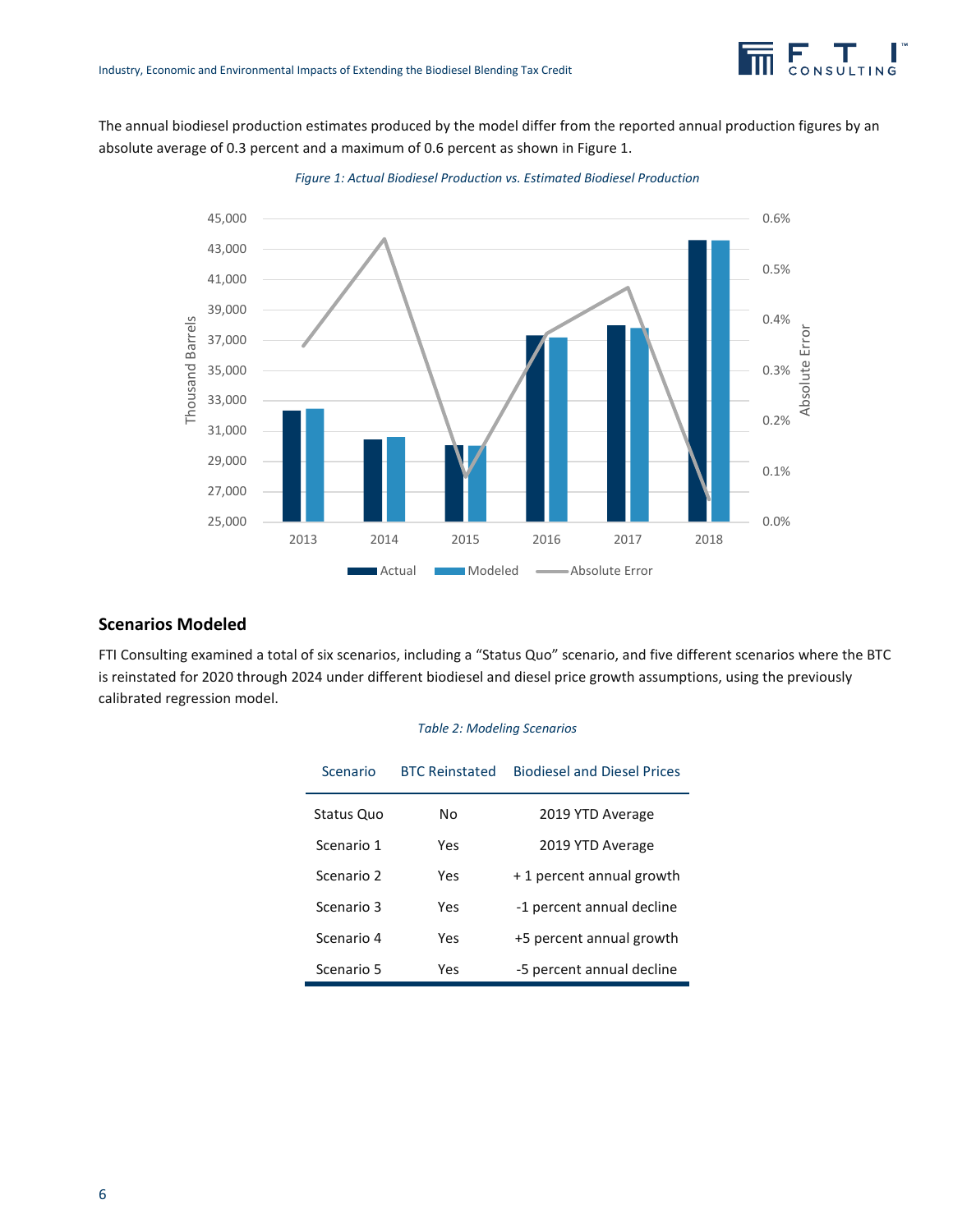#### **Biodiesel Production**

Biodiesel production figures for each of the five modeling scenarios, as compared to the Status Quo scenario, are displayed below in [Figure 2.](#page-7-0) The results indicate that biodiesel production would increase by an average of nearly 300 million gallons per year over the Status Quo scenario if the BTC were extended from 2020 through 2024.

<span id="page-7-0"></span>

#### *Figure 2: Average Incremental Biodiesel Production over Status Quo Scenario (2020 – 2024)*

Scenario 5 presents the lowest incremental production gain over the forecast period as significant annual declines (5 percent per year) in the price of biodiesel and diesel negatively impact production economics. Despite the product price decline, we estimate production to average over 200 million gallons per year more than in the Status Quo case because of the BTC. This suggests that not only would the reinstatement of the BTC protect the industry against adverse moves in product prices, but that it could allow the industry to continue to grow against headwinds.

Scenario 4 has the highest incremental production gain over the forecast period, where biodiesel and diesel prices experience significant annual appreciation of 5 percent annually. Coupled with a reinstatement of the BTC, an appreciation in product prices could significantly grow the industry, and support feasibly growing renewable volume obligations ("RVOs").

#### **Biodiesel Production Capacity Utilization and Capacity Additions**

Biodiesel production utilization exhibits strong seasonality. Generally, low capacity utilization in the first quarter of each year is due to low ambient temperatures limiting biodiesel blending and consumption while the opposite is true during warmer summer months.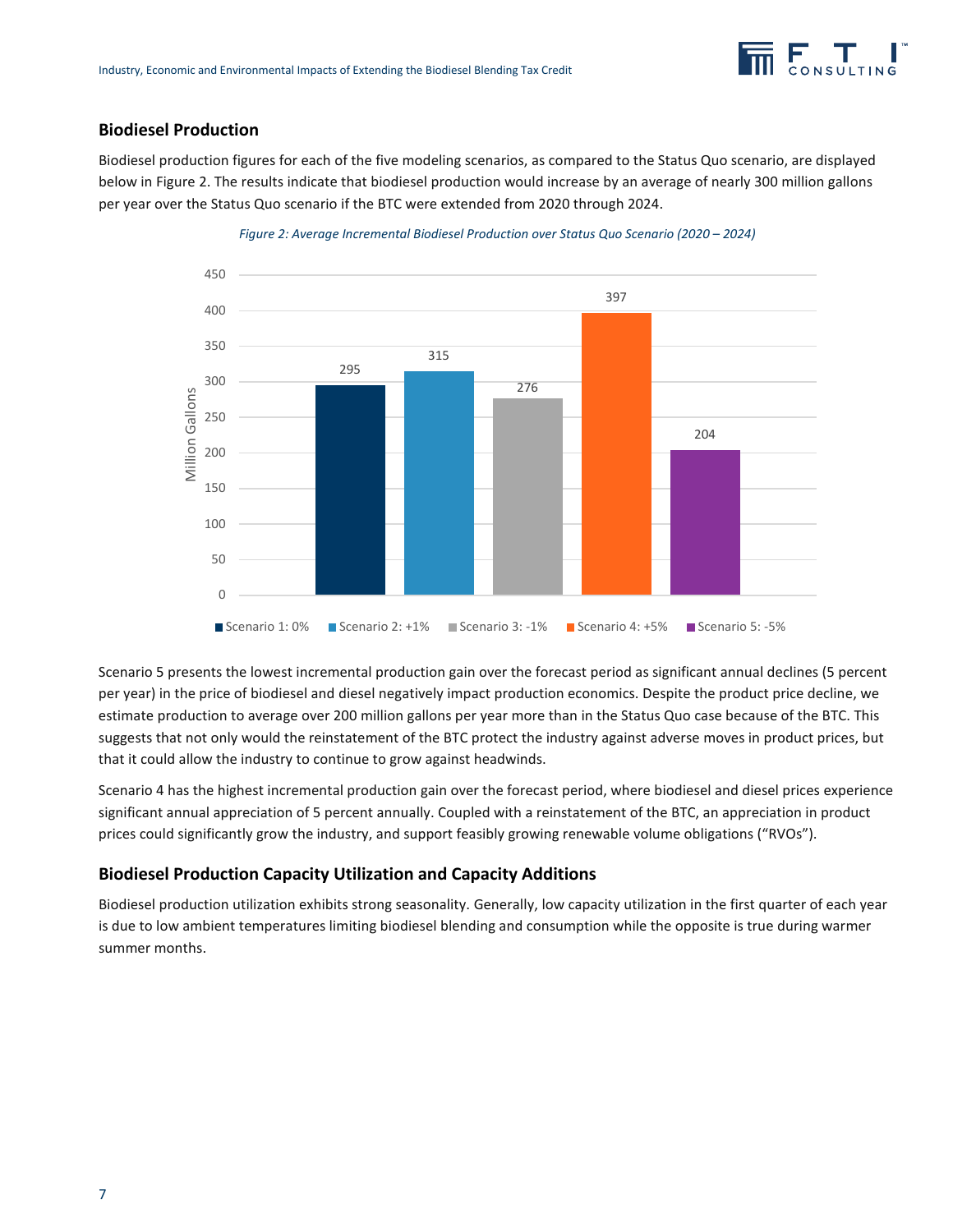<span id="page-8-0"></span>As shown in [Figure 3,](#page-8-0) the highest monthly capacity utilization observed from the EIA data over this time was 81 percent in August 2018, while the highest annual capacity utilization was 73 percent in 2018.



*Figure 3: Historical Biodiesel Production Capacity Utilization*

<span id="page-8-1"></span>If production capacity remained fixed, previously unseen capacity utilization would occur as shown below i[n Figure 4.](#page-8-1)



*Figure 4: Scenario Biodiesel Production Capacity Utilization before Expansion*

*Source: FTI Consulting calculation based on EIA's monthly biodiesel production report:*  <https://www.eia.gov/biofuels/biodiesel/production/>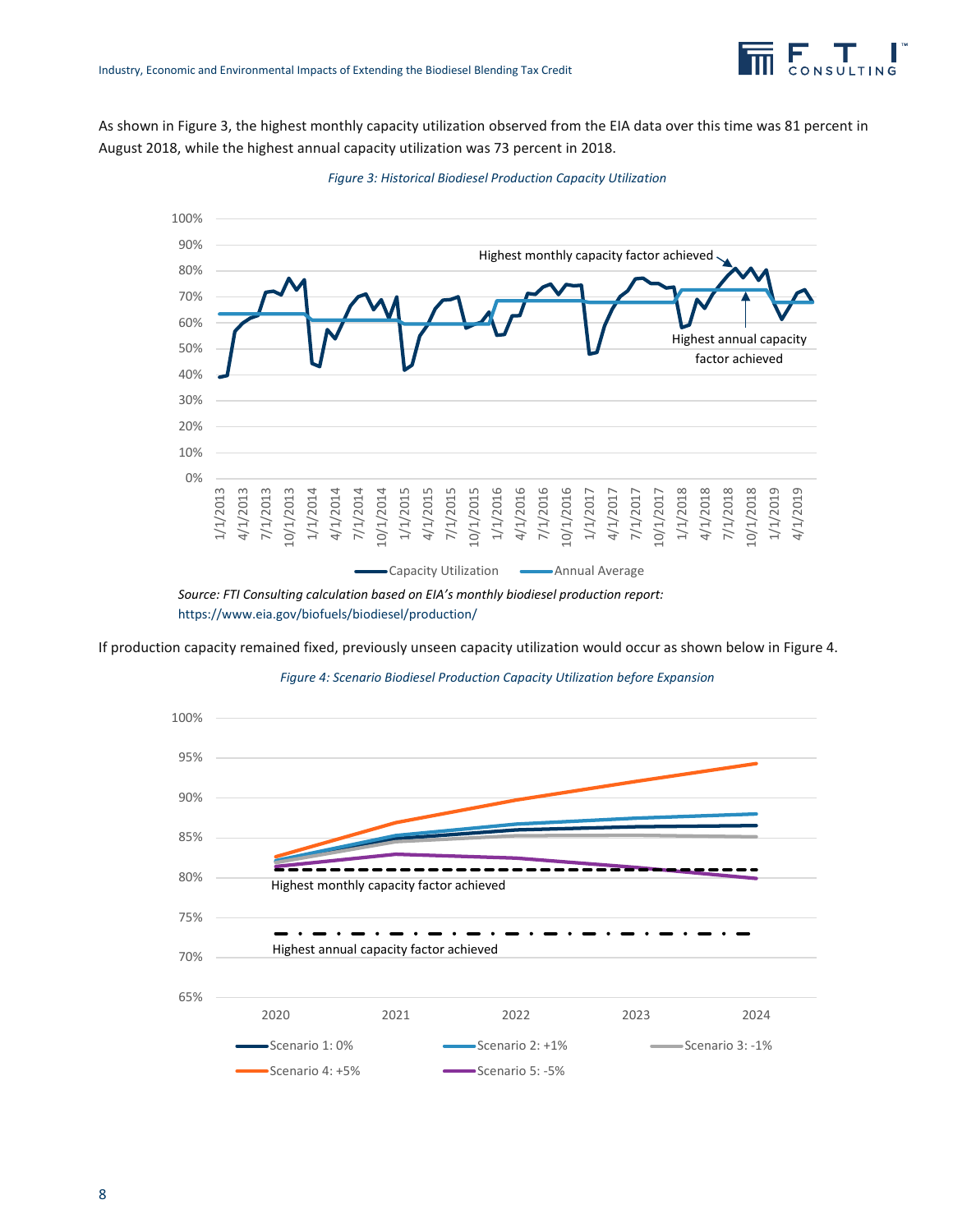To maintain a reasonable level of capacity utilization, we assumed that biodiesel production capacity would grow over time, starting in 2021. An extension of the BTC in late 2019 or early 2020 would not allow enough time for new production capacity to be built in 2020. As such, capacity utilization would rise in 2020. From 2021 through 2024, new capacity would be built to maintain a target capacity utilization of approximately 75 percent based on the preceding year's production[. Figure 5](#page-9-0) below shows the cumulative change in capacity over the years 2021 through 2024 for each scenario, an[d Figure 6](#page-9-1) shows the recalculated capacity utilization once the new capacity has been brought online.

<span id="page-9-0"></span>



<span id="page-9-1"></span>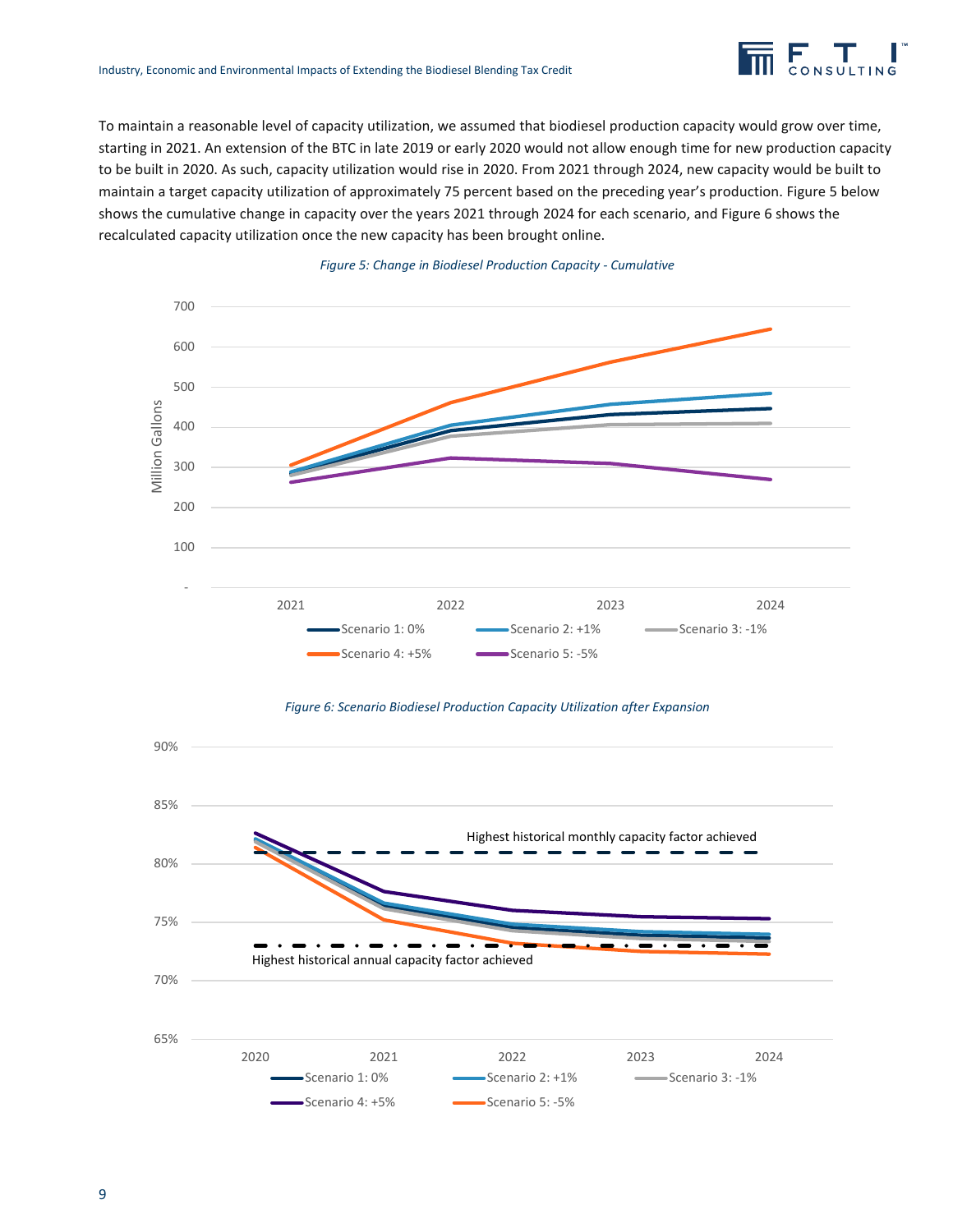

#### **Agricultural Impact**

FTI Consulting converted the incremental biodiesel production gains over the Status Quo scenario to millions of pounds of soybean, corn, canola/rapeseed and fats and greases needed as feedstock for the new production based on historical shares of biodiesel feedstock.<sup>[3](#page-10-1)</sup> Incremental soybean demand was then used as an input into the Policy Analysis System (POLYSYS). POLYSYS is a modular economic simulation modeling system of the U.S. agricultural sector. The increased demand for soybeans in the model leads to changes in farm planning and production, crop prices and overall farm incomes, among many other responses.

The POLYSYS model indicates that, with the increased demand for soybeans crushed to produce oil for biodiesel feedstock, prices for soybeans increase by an average of 3.7 percent across all scenarios and years. Scenario 5 generates a minimum average increase in soybean prices of 2.4 percent, and Scenario 4 generates a maximum average increase of 5.0 percent. [Figure 7](#page-10-0) below shows the increase in soybean prices over the baseline for each scenario in each forecast year.

<span id="page-10-0"></span>



Corn prices also increase under all five scenarios modeled, with an average increase of 1.8 percent across all scenarios and forecast years. Scenario 5 again shows the lowest average annual increase above the baseline at 1.4 percent, while the highest average annual increase above the baseline is modeled for Scenario 4, at 2.2 percent[. Figure 8](#page-11-0) shows the increase in corn prices above the baseline for each scenario in each year of the forecast period.

1

<span id="page-10-1"></span><sup>3</sup> <https://www.eia.gov/biofuels/biodiesel/production/>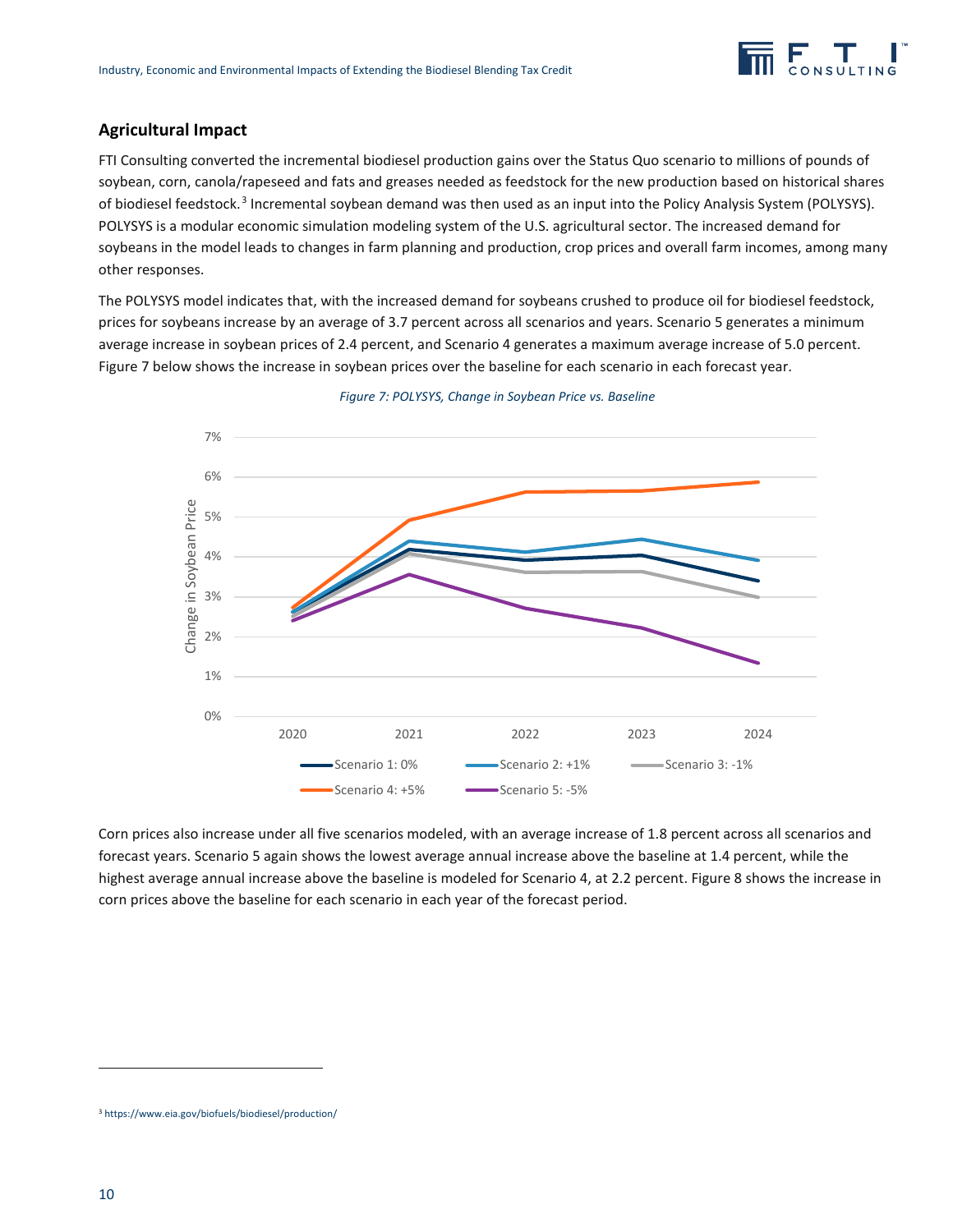

*Figure 8: POLYSYS, Change in Corn Price vs. Baseline*

<span id="page-11-0"></span>

Overall, due to increased crop prices and demand for agricultural feedstock, farm incomes grow significantly across all five scenarios, with an average yearly increase of \$2.9 billion per year over the Status Quo scenario. The minimum and maximum average annual increases measure \$2.0 billion and \$3.8 billion for Scenarios 4 and 5 respectively. The increase in total farm incomes for each scenario and each year of the forecast period is shown below in [Figure 9.](#page-11-1)

<span id="page-11-1"></span>

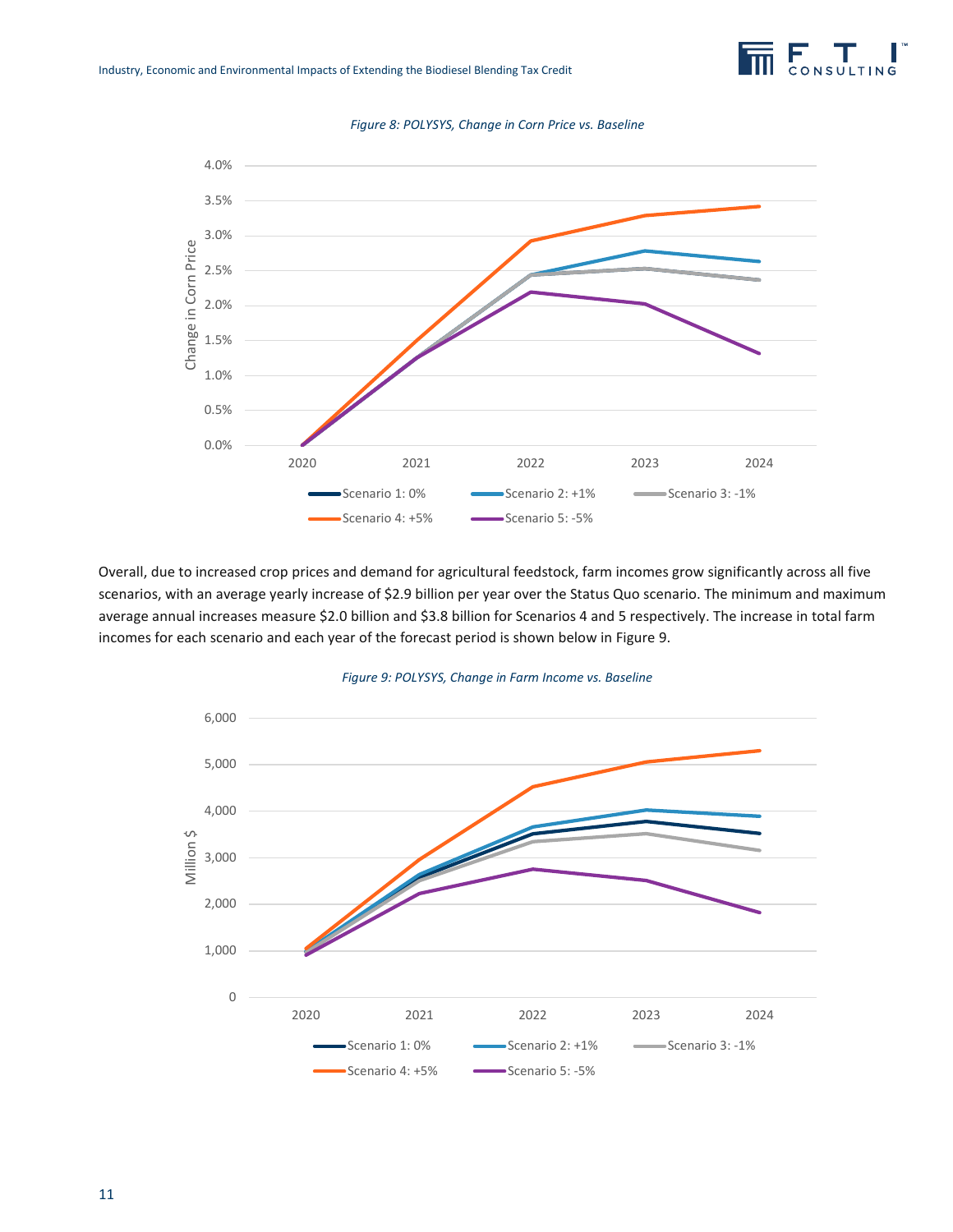

#### **Economic Impact**

FTI Consulting applied the IMPLAN model to estimate direct, indirect and induced impacts for the U.S. economy. The IMPLAN model is an input-output modeling system that tracks the movement of money through an economy, looking at linkages between industries along the supply chain, to measure the cumulative effect of an industry's impact. The IMPLAN datasets are derived primarily from data collected by federal agencies.<sup>[4](#page-12-0)</sup>

FTI Consulting analyzed the following six key metrics to estimate the economic impacts of each of the five modeling scenarios:

- **Economic Output** or sales is the value of production, equal to value added plus intermediate expenditures, which consist of the monies spent purchasing goods and services to create an industry's production.
- **GDP** measures the industry's value of production over the cost of its purchasing the goods and services required to make its products. GDP includes wages and benefits paid to employees and profits earned by self-employed individuals (i.e., labor income), monies collected by industry that are not paid into operations (e.g., profits, capital consumption allowance, payments for rent, royalties and interest income), and all payments to government (e.g., excise taxes, sales taxes and customs duties) with the exception of payroll and income taxes.
- **Employment** measures the direct, indirect and induced jobs for full-time, part-time and seasonal employees and selfemployed workers created by the industry.
- **Labor Income** is measured by wages and salaries, as well as profits earned by self-employed individuals, attributable to the industry's activity.
- **Federal Taxes** is measured by the payments to the federal government from employer-collected and paid social security taxes on wages, excise taxes, sales taxes, customs duties, property taxes, severance taxes, personal income taxes, corporate profits taxes and other taxes.
- **State and Local Taxes** is measured by the payments to state and local governments from employer-collected and paid taxes on wages, excise taxes, sales taxes, customs duties, property taxes, personal income taxes, corporate profits taxes and other taxes.

To evaluate these metrics, we constructed and utilized four different types of inputs in IMPLAN model:

- **1. Feedstock:** Total spending on the production of soybean and canola oil, inclusive of growing and oilseed processing. Corn production and milling were not included, as most corn oil is manufactured as a byproduct to other activities, such as the production of ethanol.
- **2. Biodiesel Production:** This category of input contains the costs associated with producing biodiesel such as energy, transportation, chemicals and insurance. Most of these inputs were derived using assumptions contained in a biodiesel profitability calculator developed by Iowa State University.<sup>[5](#page-12-1)</sup>
- **3. Biodiesel Facility Construction:** Costs related to the construction of new biodiesel production facilities were estimated based on the Iowa State University model, and translated into IMPLAN sectors, such as real estate, rail transportation, legal services and construction of new manufacturing structures, among others.
- **4. Biodiesel Production Profits:** Profits for the newly constructed biodiesel production facilities were estimated using the production costs from (2), and the projected biodiesel wholesale prices by which the scenarios were differentiated.

**.** 

<span id="page-12-1"></span><span id="page-12-0"></span><sup>4</sup> The 2016 IMPLAN Dataset includes data from the US Bureau of Labor Statistics ("BLS") Covered Employment and Wages program; US Bureau of Economic Analysis ("BEA") Regional Economic Information System program; US BEA Benchmark I/O Accounts of the US; BEA Output estimates; BLS Consumer Expenditure Survey; US Census Bureau County Business Patterns Program; US Census Bureau Decennial Census and Population Surveys; US Census Bureau Censuses and Surveys; and US Department of Agriculture Census. <sup>5</sup> <https://www.extension.iastate.edu/agdm/energy/html/d1-15.html>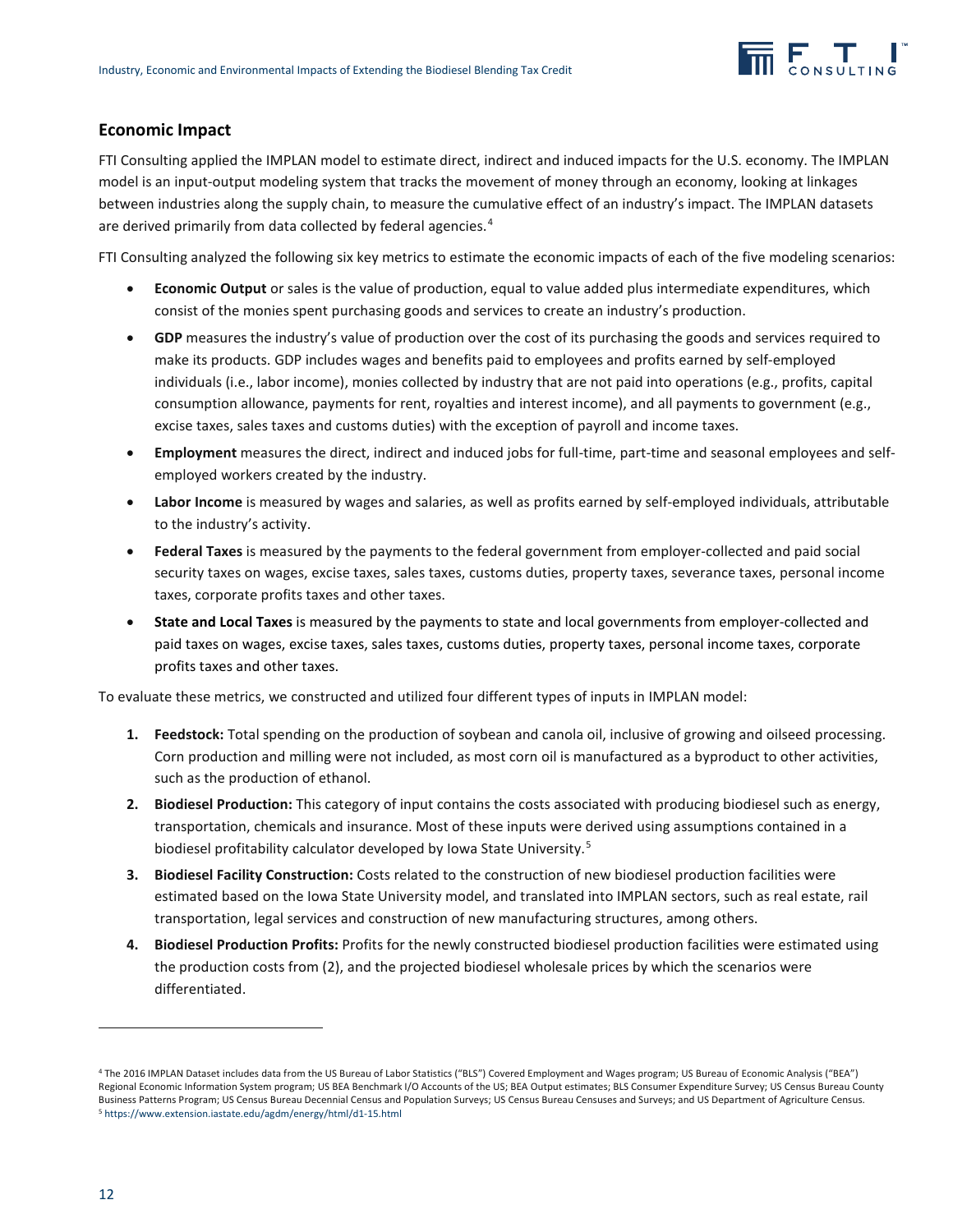

Appendix D lists the 27 IMPLAN sectors used for the first three categories listed above, labeled accordingly by the input type. For biodiesel production profits, we assumed that the profits will flow back to households via various mechanisms, and that 50 percent of those profits will be spent according to the household spending patterns defined in IMPLAN, leading to increased spending in other sectors of the economy too numerous to list.

[Table 3](#page-13-0) below shows the average impact for each of the six key economic impact measures across each year of the forecast period for each of the five scenarios. Appendix A provides yearly forecasts for each impact metric by scenario, while Appendix B provides yearly forecasts for each scenario by impact metric.

<span id="page-13-0"></span>

|                        | Scenario 1:0% | Scenario 2: +1% |        | Scenario 3: -1% Scenario 4: +5% | Scenario 5: -5% |
|------------------------|---------------|-----------------|--------|---------------------------------|-----------------|
| <b>Economic Output</b> | 5,670         | 6,030           | 5,345  | 7,576                           | 4,084           |
| GDP                    | 2,282         | 2,435           | 2,143  | 3,099                           | 8,107           |
| Employment             | 23,079        | 24,628          | 21,665 | 31,376                          | 16,381          |
| Labor Income           | 1,371         | 1,463           | 1,288  | 1,862                           | 974             |
| <b>Federal Taxes</b>   | 143           | 152             | 134    | 194                             | 101             |
| State and Local Taxes  | 66            | 70              | 62     | 90                              | 47              |

#### *Table 3: Average Annual Total Economic Impacts by Scenario*

The magnitude of the impacts is ordered by the amount of biodiesel produced in each scenario, with Scenario 5, the lowest biodiesel production scenario (due to declining biodiesel prices) showing the lowest magnitude of economic impacts, and Scenario 4, the highest biodiesel production scenario showing the highest magnitude of economic impacts.

Importantly, all five scenarios show significant positive economic impacts, with increases to average annual employment ranging from 4,084 to 7,576 FTE jobs, GDP increasing between \$3.1 and \$8.1 billion per year on average, labor income increasing on an average annual basis between \$1.0 and \$1.9 billion, and combined federal, state and local taxes increasing by an estimated \$148 to \$284 million per year on average.

These forecast impacts suggest that the reinstatement of the BTC from 2020 through 2024 would have a robust positive effect on the U.S. economy even with future uncertainty regarding biodiesel prices. In fact, the reinstatement of the BTC could allow the industry to continue to grow, even in the case of strong biodiesel price headwinds, as represented in Scenario 5 where biodiesel prices decline 5 percent annually.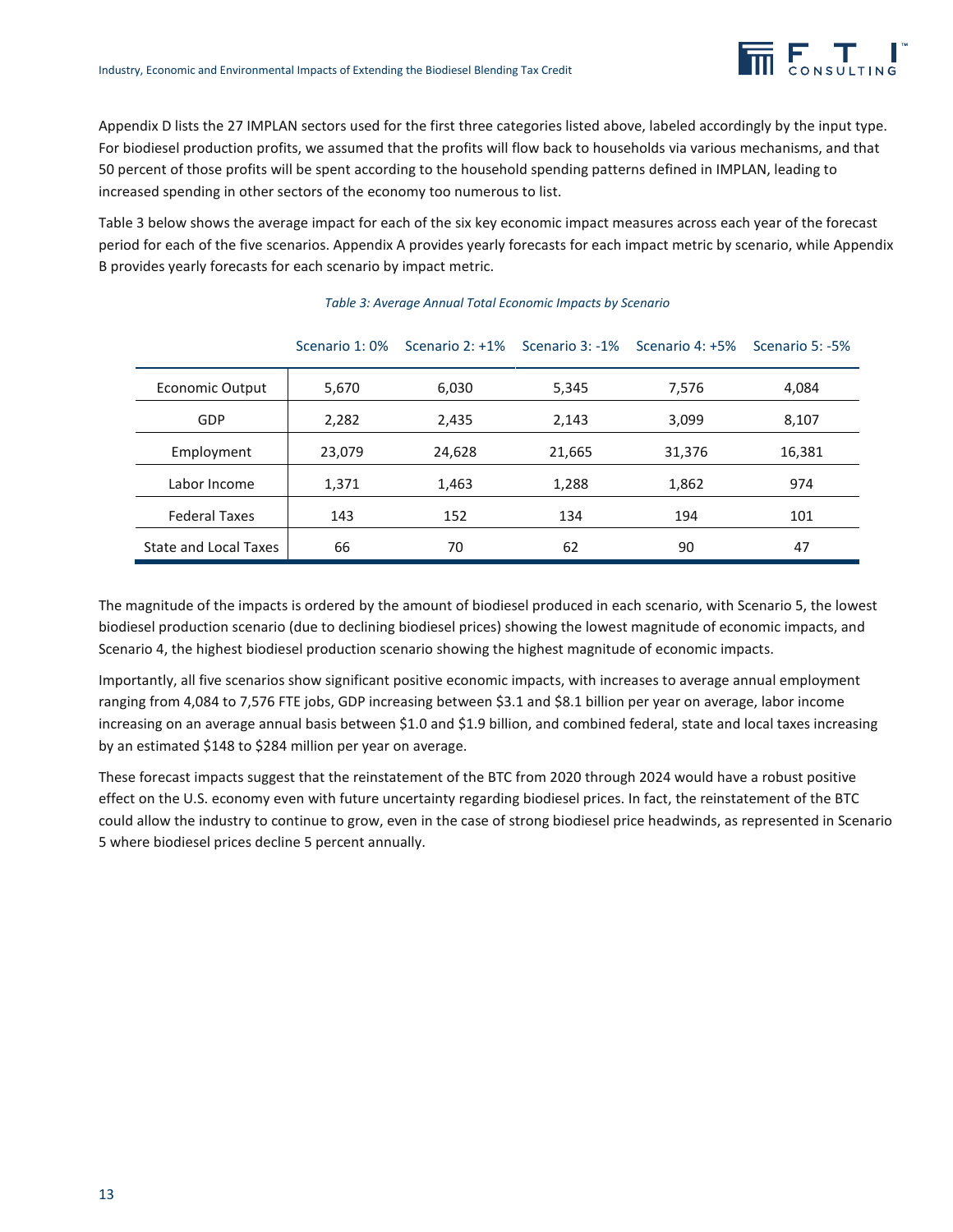

#### **Greenhouse Gas Impact**

<span id="page-14-0"></span>As previously stated, biodiesel emits a significantly lower amount of GHGs per gallon burned when compared to diesel produced from crude oil. [Table 4](#page-14-0) below shows the per gallon GHG emissions of conventional diesel and biodiesel, a difference of 18.5 lbs./gallon.

#### *Table 4: Biodiesel vs. Diesel GHG Emissions[6](#page-14-2)*

|                  |                  | Conventional Diesel GHG Impact Biodiesel GHG Impact GHG Reduction from Displacement |
|------------------|------------------|-------------------------------------------------------------------------------------|
| 29.3 lbs./gallon | 10.8 lbs./gallon | 18.5 lbs./gallon                                                                    |

We multiplied this difference by each additional gallon of biodiesel produced under each of the five scenarios, assuming each gallon of biodiesel consumed displaces one gallon of conventional biodiesel[. Figure 10](#page-14-1) shows the GHG reductions under each of the five modeling scenarios. Again, Scenario 4 shows the largest impact, reducing GHGs by a peak 18.4 million tons in 2024, and a cumulative 48.2 million tons across the five-year forecast period. Scenario 5, the lowest GHG reduction scenario, still reduces GHGs by a maximum 9.5 million tons in 2024, and a cumulative 29.3 million tons over the forecast period.

<span id="page-14-1"></span>

#### *Figure 10: Cumulative GHG Reduction vs. Status Quo*

**.** 

<span id="page-14-2"></span><sup>&</sup>lt;sup>6</sup> Regulation of Fuels and Fuel Additives: Changes to Renewable Fuel Standard Program - Final Rule, 40 CFR Part 80, Environmental Protection Agency, March 26, 2010, pp. 14789-14790.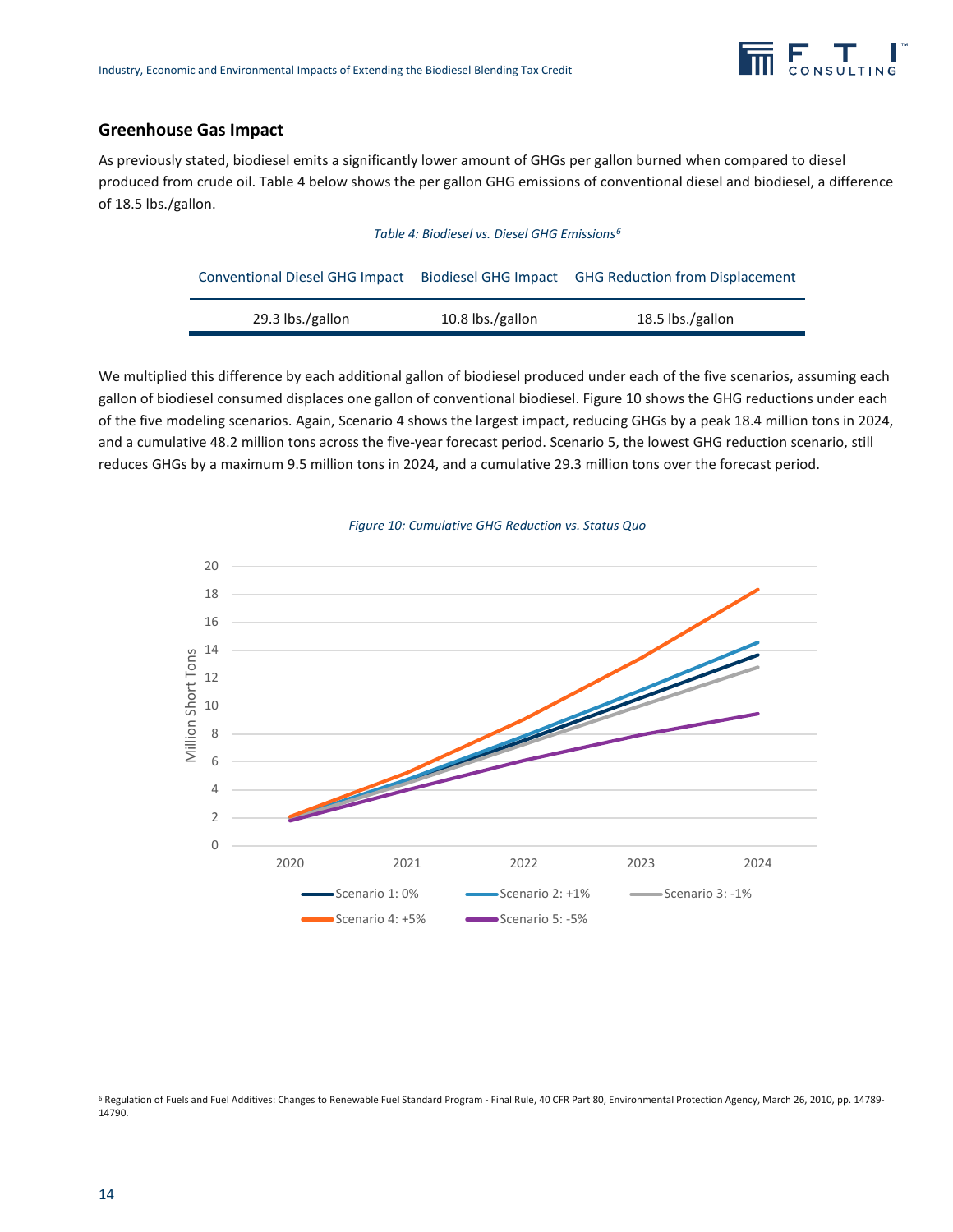

### **Conclusions**

The extension of the BTC would provide substantial benefits to the agricultural value chain and to the U.S. overall.

- **Biodiesel Production Industry:** The biodiesel production industry has been negatively impacted by the expiration of the BTC since the end of 2017. The impacts of this policy decision have already begun to emerge with the idling or closure of 330 million gallons of biodiesel production capacity within the last few months. The industry also faces other potential pressures such as increased imports of biodiesel from Argentina. Our analysis shows that the reinstatement of the BTC would allow the industry to survive, and prosper, even if biodiesel prices were to decrease significantly over the next five years.
- **Farmers:** Farmers, who are also suffering from recent policy changes, stand to gain from a reinstatement of the BTC, with farm incomes rising substantially across all five modeling scenarios due to a combination of higher crop demands, and higher crop prices.
- **Construction & Supporting Industries:** The reinstatement of the BTC would likely spur a new round of biodiesel production capacity expansion, with each million gallons of new capacity added spurring direct capital investment of nearly \$1.6 million, and several million dollars more in indirect and induced spending. The construction of new facilities would increase spending across numerous industries, including the obvious construction industries, but also others, such as the legal, insurance and transportation industries.
- **Environment:** Further displacement of conventional diesel produced from crude oil with biodiesel stands to significantly reduce GHG emissions in the U.S., with total GHG abatement estimates over the five-year forecast period ranging from 29.3 million tons to 48.2 million tons.

A BTC extension is necessary to realize the economic and environmental benefits forecasted in this report. While an extension might be too late for some biodiesel producers who have shuttered, timely legislation would stop further capacity retirements and would encourage expansion of the U.S. biodiesel industry and supporting industries. [Table 5](#page-15-0) below summarizes the estimated benefits for each scenario:

<span id="page-15-0"></span>

|                                                                      | Scenario 1 | Scenario 2 | Scenario 3 | Scenario 4 | Scenario 5 |
|----------------------------------------------------------------------|------------|------------|------------|------------|------------|
| Biodiesel & Diesel Price Annual Growth                               | 0%         | $+1\%$     | $-1\%$     | +5%        | -5%        |
| $\Delta$ Biodiesel Production (Avg. 2020 – 2024, MM gal)             | $+295$     | $+315$     | $+276$     | $+397$     | $+204$     |
| $\Delta$ Biodiesel Production Capacity (Cumulative $-$ 2024, MM gal) | $+452$     | $+503$     | $+403$     | $+722$     | $+222$     |
| $\Delta$ Soybean Price (Avg. 2020 - 2024)                            | +3.6%      | $+3.9%$    | $+3.4%$    | $+5.0%$    | $+2.4%$    |
| $\Delta$ Corn Price (Avg. 2020 - 2024)                               | $+1.7%$    | $+1.8%$    | $+1.7%$    | $+2.2%$    | $+1.4%$    |
| ∆ Farm Income (Annual Avg. 2020 – 2024, \$MM)                        | $+2,877$   | $+3,045$   | $+2,701$   | $+3,781$   | $+2,048$   |
| Δ GDP (Avg. 2020 -2024, \$MM)                                        | $+2,282$   | $+2,435$   | $+2,143$   | +3,099     | $+1,621$   |
| ∆ Employment (Number of FTE jobs, Avg. 2020 - 2024)                  | $+23,079$  | $+24,628$  | $+21,655$  | $+31,376$  | $+16,381$  |
| ∆ Labor Income (Annual Avg. 2020 – 2024, \$MM)                       | $+1,371$   | $+1,463$   | $+1,288$   | $+1,862$   | $+974$     |
| ∆ Federal Taxes (Annual Avg. 2020 – 2024, \$MM)                      | $+143$     | $+152$     | $+134$     | $+194$     | $+101$     |
| $\Delta$ State and Local Taxes (Annual Avg. 2020 – 2024, \$MM)       | $+66$      | $+70$      | $+62$      | $+90$      | $+47$      |
| ∆ GHG Emissions (Annual Avg. 2020 - 2024, Million Pounds)            | $-7.7$     | $-8.0$     | $-7.3$     | $-9.6$     | $-5.9$     |

#### *Table 5: Summary of Estimated Effects from Reinstating the BTC relative to "Status Quo"*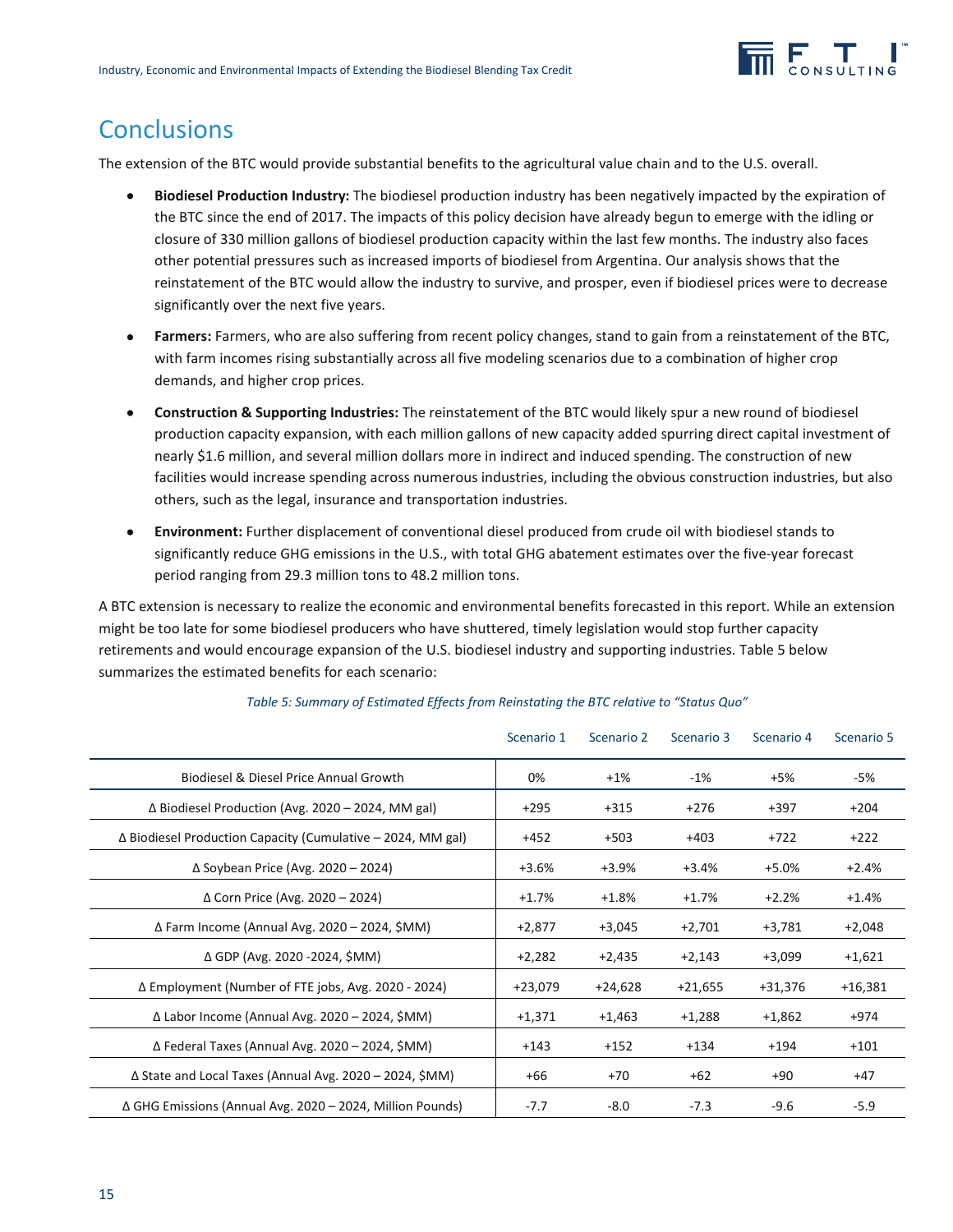

## Appendix A – Total Economic Impacts by Scenario

|                                   | 2020  | 2021   | 2022   | 2023   | 2024   |
|-----------------------------------|-------|--------|--------|--------|--------|
| Employment - not cumulative       | 6,785 | 23,991 | 28,070 | 27,726 | 28.822 |
| Labor Income (\$Million)          | 399   | 1,439  | 1,680  | 1,640  | 1,698  |
| Economic Output (\$Million)       | 1,430 | 5,618  | 7,065  | 6,954  | 7,283  |
| GDP (\$Million)                   | 666   | 2,371  | 2,797  | 2,735  | 2,842  |
| Federal Taxes (\$Million)         | 42    | 150    | 175    | 170    | 176    |
| State and Local Taxes (\$Million) | 19    | 69     | 81     | 79     | 82     |

#### *Table 6: Scenario 1: 0% -Total Economic Impacts*

*Table 7: Scenario 2: +1% - Total Economic Impacts*

|                                   | 2020  | 2021   | 2022   | 2023   | 2024   |
|-----------------------------------|-------|--------|--------|--------|--------|
| Employment - not cumulative       | 6,903 | 24.525 | 29.612 | 29.806 | 32,296 |
| Labor Income (\$Million)          | 406   | 1,470  | 1.772  | 1.763  | 1,905  |
| Economic Output (\$Million)       | 1,454 | 5,727  | 7.424  | 7.423  | 8,124  |
| GDP (\$Million)                   | 678   | 2,423  | 2,950  | 2,937  | 3,186  |
| Federal Taxes (\$Million)         | 43    | 153    | 184    | 183    | 198    |
| State and Local Taxes (\$Million) | 20    | 71     | 85     | 85     | 92     |

#### *Table 8: Scenario 3: -1% - Total Economic Impacts*

|                                   | 2020  | 2021   | 2022   | 2023   | 2024   |
|-----------------------------------|-------|--------|--------|--------|--------|
| Employment - not cumulative       | 6,658 | 23.438 | 26,552 | 25,735 | 25.941 |
| Labor Income (\$Million)          | 392   | 1,407  | 1,590  | 1,523  | 1,528  |
| Economic Output (\$Million)       | 1,404 | 5,505  | 6,709  | 6.502  | 6,606  |
| GDP (\$Million)                   | 654   | 2,318  | 2,647  | 2,540  | 2,559  |
| Federal Taxes (\$Million)         | 41    | 147    | 165    | 158    | 159    |
| State and Local Taxes (\$Million) | 19    | 68     | 77     | 73     | 74     |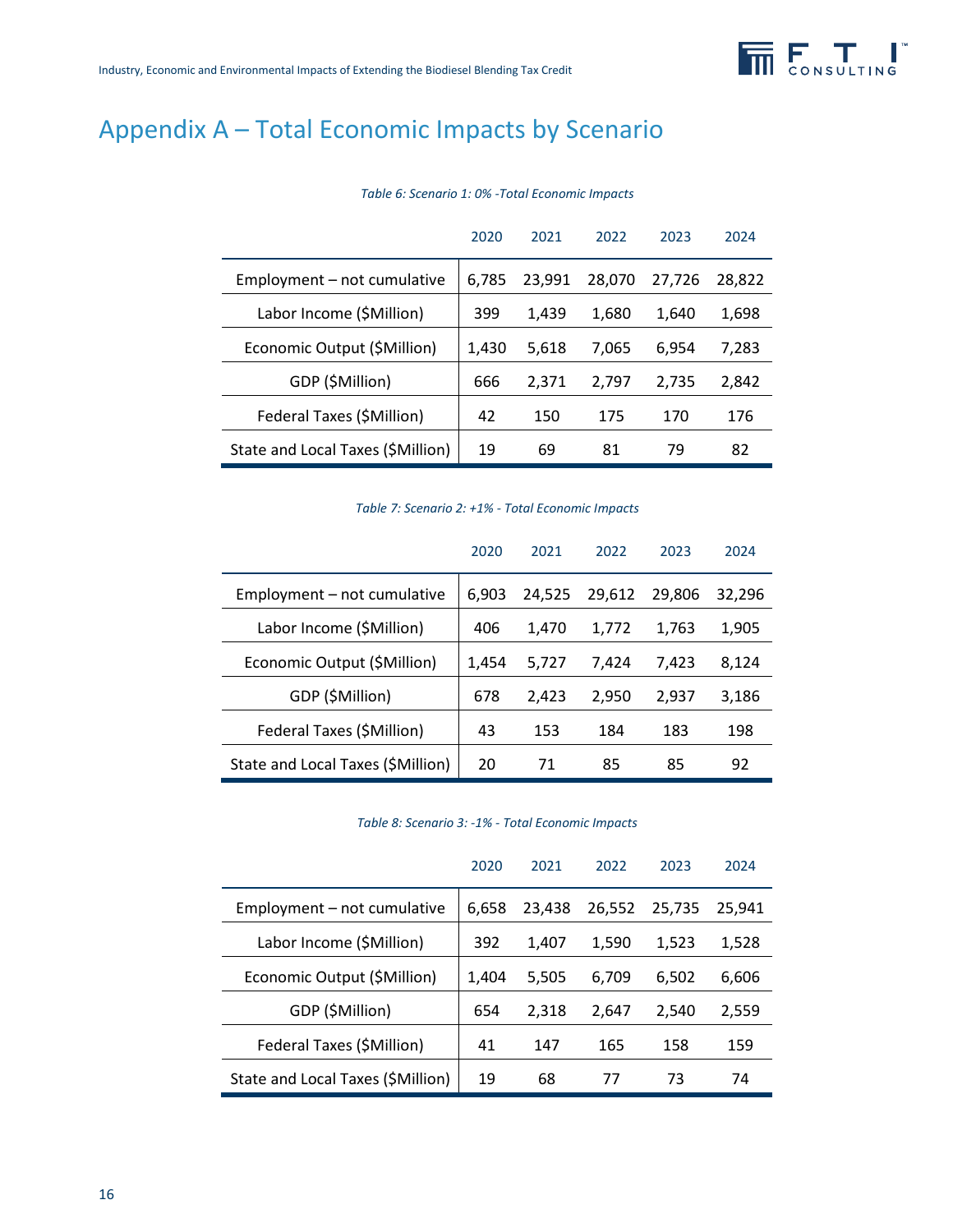|                                   | 2020  | 2021   | 2022   | 2023   | 2024   |
|-----------------------------------|-------|--------|--------|--------|--------|
| Employment – not cumulative       | 7.415 | 27,511 | 36,286 | 40.320 | 45.351 |
| Labor Income (\$Million)          | 436   | 1,647  | 2,167  | 2.386  | 2,671  |
| Economic Output (\$Million)       | 1,559 | 6,402  | 8,960  | 9.890  | 11,071 |
| GDP (\$Million)                   | 728   | 2,718  | 3.605  | 3.980  | 4,464  |
| Federal Taxes (\$Million)         | 46    | 172    | 226    | 248    | 278    |
| State and Local Taxes (\$Million) | 21    | 79     | 104    | 115    | 129    |

#### *Table 9: Scenario 4: +5% - Total Economic Impacts*

*Table 10: Scenario 5: -5% - Total Economic Impacts*

|                                   | 2020  | 2021   | 2022   | 2023   | 2024   |
|-----------------------------------|-------|--------|--------|--------|--------|
| Employment - not cumulative       | 6.161 | 20,696 | 21.285 | 17,955 | 15.805 |
| Labor Income (\$Million)          | 363   | 1,244  | 1,277  | 1.061  | 926    |
| Economic Output (\$Million)       | 1.302 | 4.877  | 5,491  | 4.651  | 4,098  |
| GDP (\$Million)                   | 605   | 2.046  | 2,127  | 1,774  | 1,555  |
| Federal Taxes (\$Million)         | 38    | 130    | 133    | 110    | 96     |
| State and Local Taxes (\$Million) | 18    | 60     | 61     | 51     | 45     |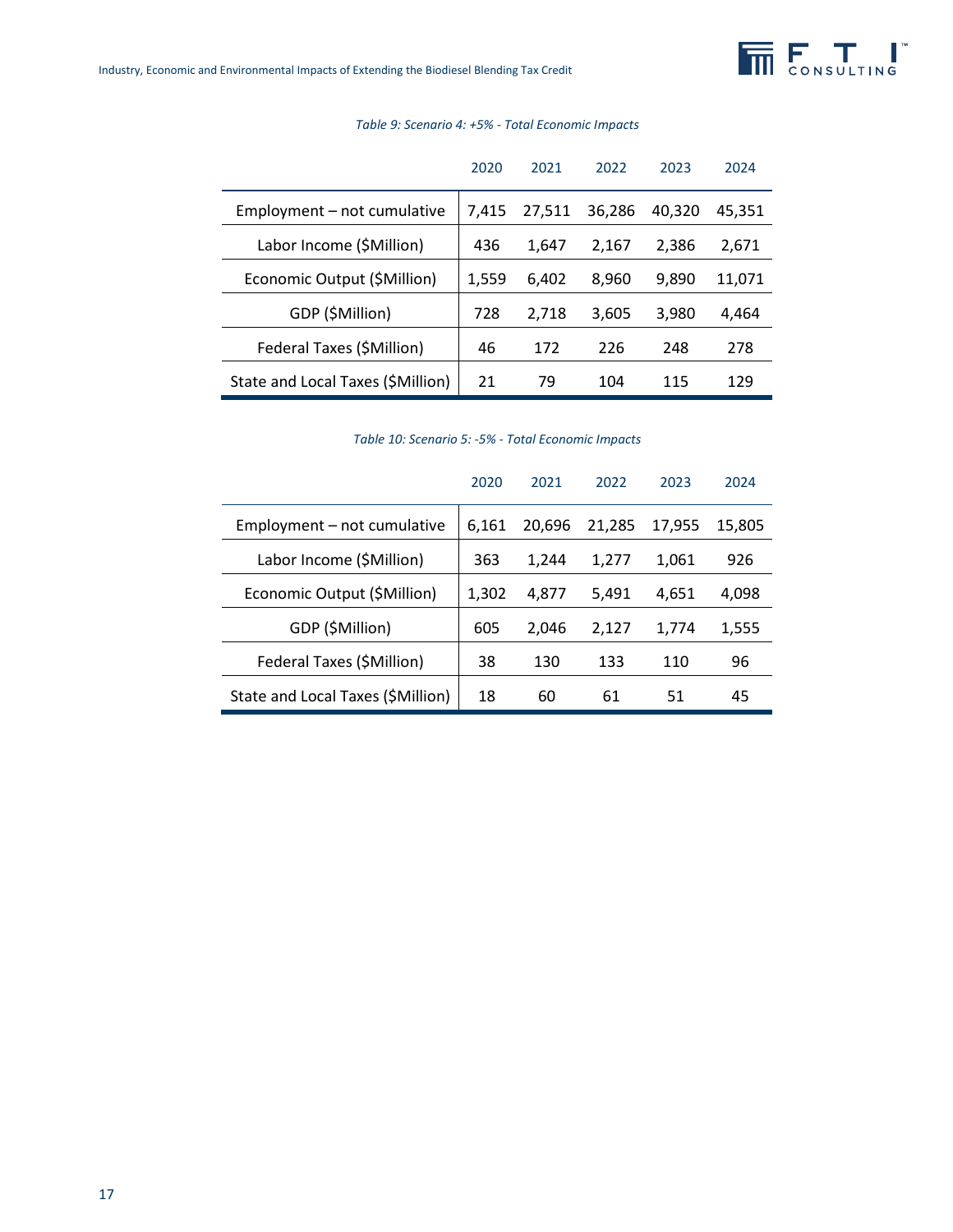

## Appendix B – Total Economic Impacts by Impact Measure

|                   | 2020  | 2021   | 2022   | 2023          | 2024   |
|-------------------|-------|--------|--------|---------------|--------|
| Scenario 1:0%     | 6.785 | 23,991 | 28,070 | 27,726        | 28.822 |
| Scenario $2:+1\%$ | 6.903 | 24,525 |        | 29,612 29,806 | 32.296 |
| Scenario 3: -1%   | 6.658 | 23,438 | 26,552 | 25,735        | 25.941 |
| Scenario 4: +5%   | 7,415 | 27,511 | 36,286 | 40,320        | 45.351 |
| Scenario 5: -5%   | 6.161 | 20,696 | 21.285 | 17.955        | 15.805 |

*Table 11: Employment Impact – Not Cumulative*

| Table 12: Total Labor Income Impact (\$Million) |  |  |  |  |
|-------------------------------------------------|--|--|--|--|
|-------------------------------------------------|--|--|--|--|

|                 | 2020 | 2021  | 2022        | 2023  | 2024  |
|-----------------|------|-------|-------------|-------|-------|
| Scenario 1:0%   | 399  | 1,439 | 1,680 1,640 |       | 1,698 |
| Scenario 2: +1% | 406  | 1,470 | 1,772 1,763 |       | 1.905 |
| Scenario 3: -1% | 392  | 1.407 | 1,590       | 1,523 | 1.528 |
| Scenario 4: +5% | 436  | 1.647 | 2,167       | 2,386 | 2.671 |
| Scenario 5: -5% | 363  | 1,244 | 1,277       | 1.061 | 926   |

*Table 13: Total Economic Output Impact (\$Million)*

|                   | 2020  | 2021  | 2022              | 2023  | 2024   |
|-------------------|-------|-------|-------------------|-------|--------|
| Scenario 1:0%     | 1.430 | 5,618 | 7,065             | 6,954 | 7.283  |
| Scenario $2:+1\%$ |       |       | 1,454 5,727 7,424 | 7.423 | 8.124  |
| Scenario 3: -1%   | 1.404 | 5,505 | 6,709             | 6.502 | 6.606  |
| Scenario 4: +5%   | 1,559 | 6.402 | 8,960             | 9.890 | 11.071 |
| Scenario 5: -5%   | 1.302 | 4.877 | 5.491             | 4.651 | 4.098  |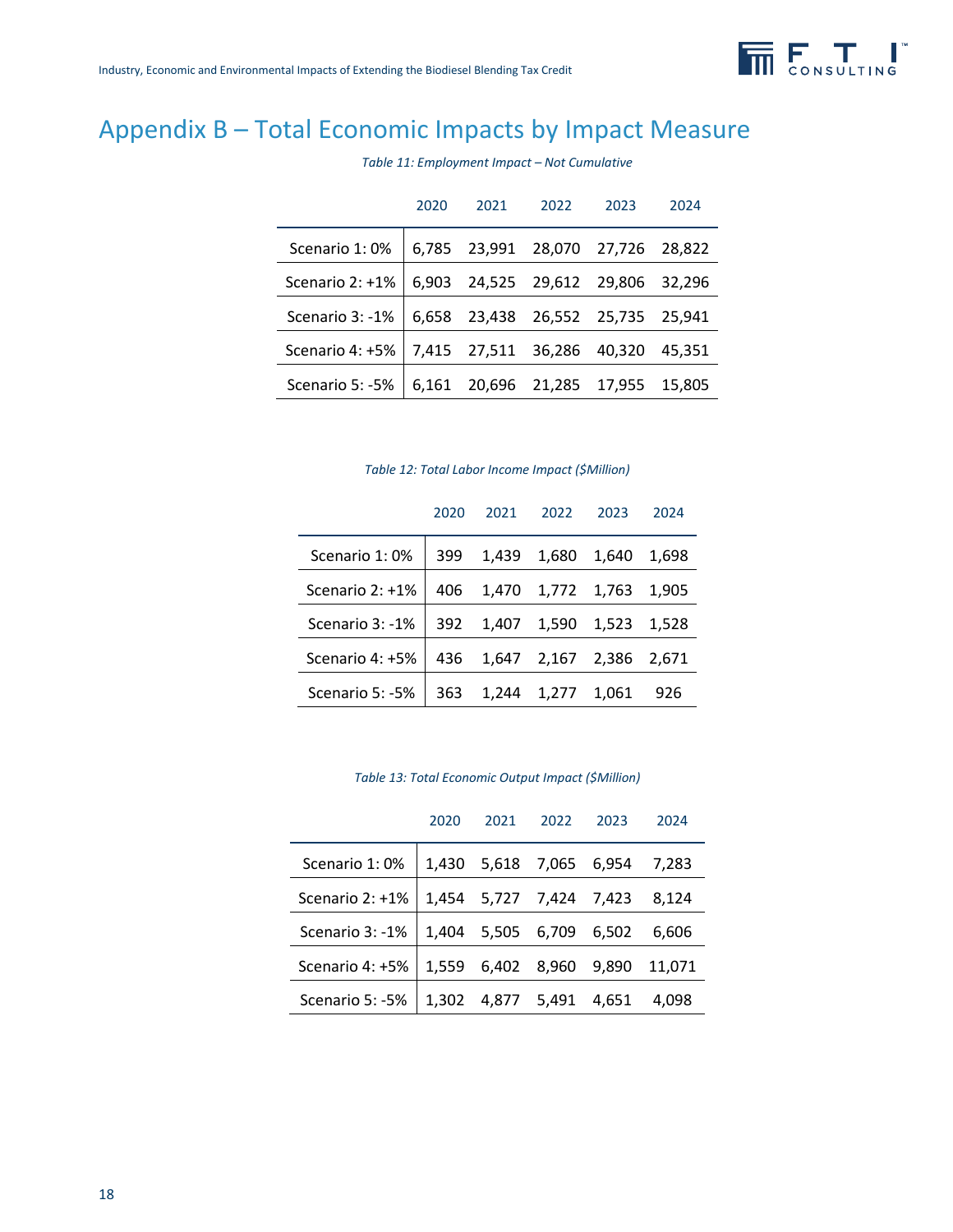|                    | 2020 | 2021                        | 2022              | 2023        | 2024  |
|--------------------|------|-----------------------------|-------------------|-------------|-------|
| Scenario 1:0%      |      | 666 2,371 2,797 2,735 2,842 |                   |             |       |
| Scenario 2: +1%    | 678  | 2,423                       |                   | 2,950 2,937 | 3.186 |
| Scenario $3: -1\%$ |      | 654 2,318 2,647 2,540       |                   |             | 2,559 |
| Scenario 4: +5%    |      | 728 2,718                   |                   | 3,605 3,980 | 4.464 |
| Scenario 5: -5%    | 605  |                             | 2,046 2,127 1,774 |             | 1,555 |

#### *Table 14: Total GDP Impact (\$Million)*

|  | Table 15: Total Federal Tax Revenue Impact (\$Million) |  |
|--|--------------------------------------------------------|--|
|--|--------------------------------------------------------|--|

| 2020 | 2021 | 2022 | 2023 | 2024 |
|------|------|------|------|------|
| 42   | 150  | 175  | 170  | 176  |
| 43   | 153  | 184  | 183  | 198  |
| 41   | 147  | 165  | 158  | 159  |
| 46   | 172  | 226  | 248  | 278  |
| 38   | 130  | 133  | 110  | 96   |
|      |      |      |      |      |

*Table 16: Total State and Local Tax Revenue Impact (\$Million)*

|                   | 2020 | 2021 | 2022 | 2023 | 2024 |
|-------------------|------|------|------|------|------|
| Scenario 1:0%     | 19   | 69   | 81   | 79   | 82   |
| Scenario $2:+1\%$ | 20   | 71   | 85   | 85   | 92   |
| Scenario 3: -1%   | 19   | 68   | 77   | 73   | 74   |
| Scenario 4: +5%   | 21   | 79   | 104  | 115  | 129  |
| Scenario 5: -5%   | 18   | 60   | 61   | 51   | 45   |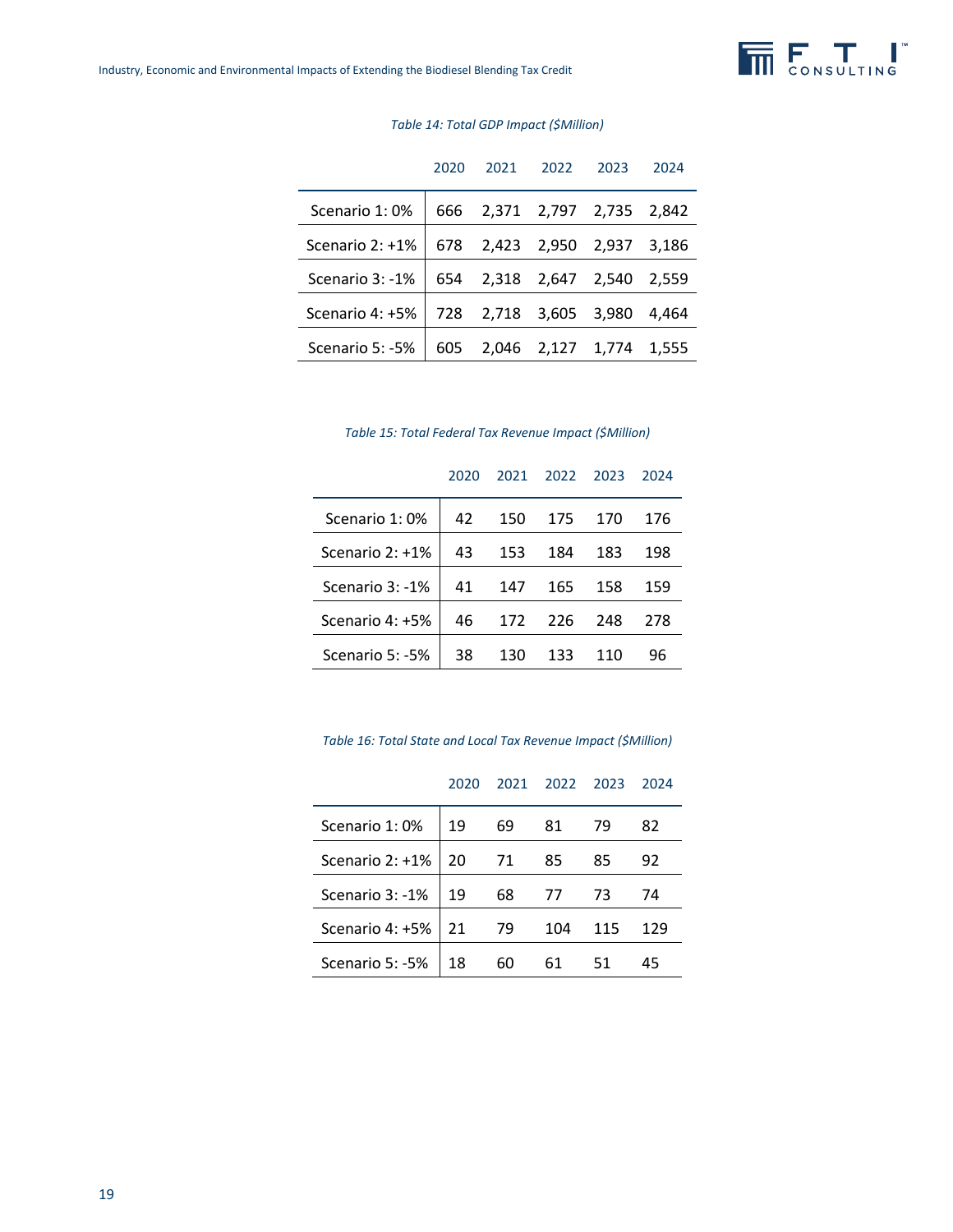

## Appendix C – Status of BTC by Year

#### *Table 17: Status of BTC by Year*

| Year | <b>BTC Status</b>              |
|------|--------------------------------|
| 2004 | Active by original legislation |
| 2005 | Active by original legislation |
| 2006 | Active by original legislation |
| 2007 | Active by original legislation |
| 2008 | Active by original legislation |
| 2009 | Active by original legislation |
| 2010 | Retroactively reinstated       |
| 2011 | Extended                       |
| 2012 | Retroactively reinstated       |
| 2013 | Extended                       |
| 2014 | Retroactively reinstated       |
| 2015 | Retroactively reinstated       |
| 2016 | <b>Fxtended</b>                |
| 2017 | Retroactively reinstated       |
| 2018 | Unavailable                    |
| 2019 | Unavailable                    |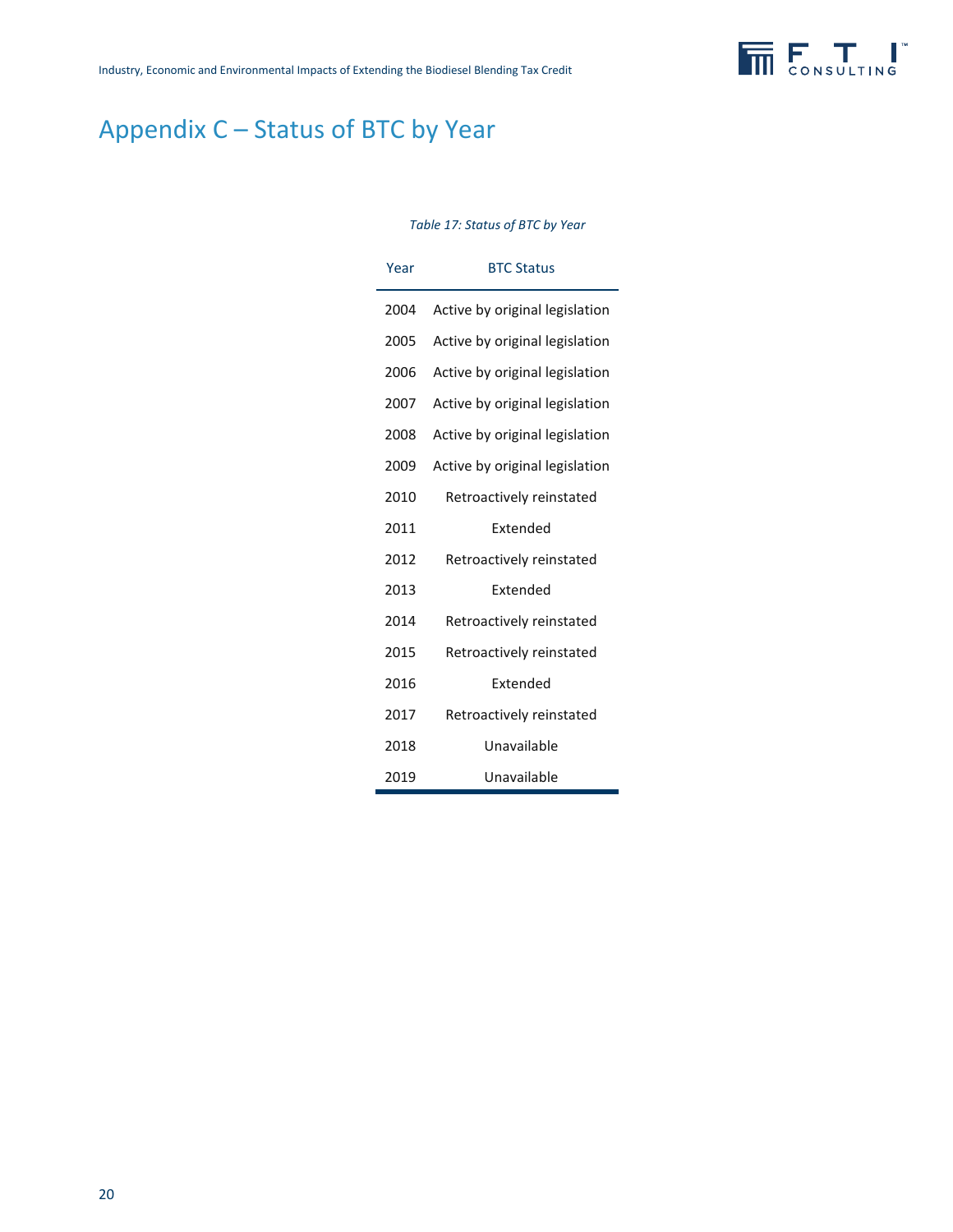

## Appendix D – IMPLAN Sectors Stimulated

#### *Table 18: IMPLAN Sectors Stimulated*

| <b>Input Category</b>                  | <b>IMPLAN Sector</b>                                             |
|----------------------------------------|------------------------------------------------------------------|
| Feedstock                              | Grain farming                                                    |
| Feedstock                              | Cotton farming                                                   |
| Feedstock                              | Soybean and other oilseed processing                             |
| <b>Biodiesel Production</b>            | Rendering and meat byproduct processing                          |
| <b>Biodiesel Production</b>            | Other basic organic chemical manufacturing                       |
| <b>Biodiesel Production</b>            | Extraction of natural gas and crude petroleum                    |
| <b>Biodiesel Production</b>            | Electric power transmission and distribution                     |
| <b>Biodiesel Production</b>            | Water, sewage and other systems                                  |
| <b>Biodiesel Production</b>            | Rail transportation                                              |
| <b>Biodiesel Production</b>            | Management of companies and enterprises                          |
| <b>Biodiesel Production</b>            | Other basic organic chemical manufacturing                       |
| <b>Biodiesel Production</b>            | Maintenance and repair construction of nonresidential structures |
| <b>Biodiesel Production</b>            | Insurance carriers                                               |
| <b>Biodiesel Production</b>            | Monetary authorities and depository credit intermediation        |
| <b>Biodiesel Facility Construction</b> | Metal tank (heavy gauge) manufacturing                           |
| <b>Biodiesel Facility Construction</b> | Truck transportation                                             |
| <b>Biodiesel Facility Construction</b> | Construction of new manufacturing structures                     |
| <b>Biodiesel Facility Construction</b> | Industrial process variable instruments manufacturing            |
| <b>Biodiesel Facility Construction</b> | Iron, steel pipe and tube manufacturing from purchased steel     |
| <b>Biodiesel Facility Construction</b> | Electric power transmission and distribution                     |
| <b>Biodiesel Facility Construction</b> | Prefabricated metal buildings and components manufacturing       |
| <b>Biodiesel Facility Construction</b> | Prefabricated metal buildings and components manufacturing       |
| <b>Biodiesel Facility Construction</b> | Real estate                                                      |
| <b>Biodiesel Facility Construction</b> | Rail transportation                                              |
| <b>Biodiesel Facility Construction</b> | Junior colleges, colleges, universities and professional schools |
| <b>Biodiesel Facility Construction</b> | Legal services                                                   |
| <b>Biodiesel Facility Construction</b> | Construction of new manufacturing structures                     |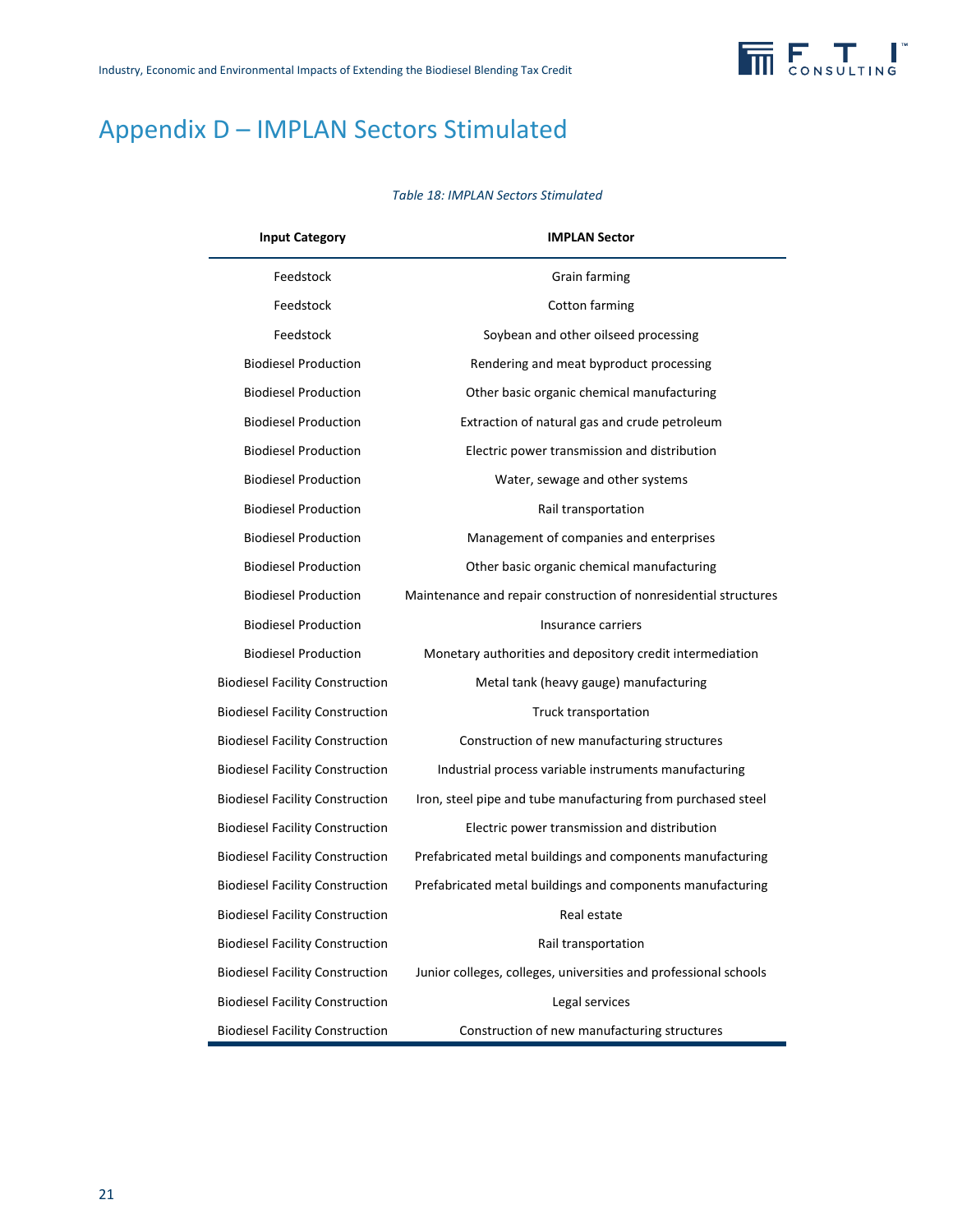

## Appendix E – State Level Economic Impact Results by Scenario

| <b>State</b>            | Scenario 1:0% | Scenario 2: +1% |         | Scenario 3: -1% Scenario 4: +5% | Scenario 5: -5% |
|-------------------------|---------------|-----------------|---------|---------------------------------|-----------------|
| Alabama                 | 248.5         | 266.2           | 232.2   | 341.8                           | 174.5           |
| Alaska                  | $10.1\,$      | 11.0            | 9.3     | 15.2                            | 6.5             |
| Arizona                 | 100.0         | 109.0           | 91.4    | 150.1                           | 63.5            |
| Arkansas                | 872.2         | 926.6           | 823.0   | 1,156.4                         | 630.7           |
| California              | 1,315.9       | 1,416.1         | 1,222.6 | 1,869.6                         | 892.6           |
| Colorado                | 108.6         | 117.8           | 100.1   | 161.4                           | 71.5            |
| Connecticut             | 242.9         | 259.7           | 227.9   | 334.1                           | 171.3           |
| Delaware                | 13.2          | 14.3            | 12.2    | 19.7                            | 8.7             |
| District of<br>Columbia | 10.8          | 11.8            | 9.8     | 16.8                            | 6.7             |
| Florida                 | 517.6         | 561.2           | 476.5   | 764.3                           | 337.6           |
| Georgia                 | 317.7         | 342.7           | 294.0   | 449.3                           | 214.8           |
| Hawaii                  | 59.7          | 63.9            | 55.7    | 83.0                            | 41.1            |
| Idaho                   | 53.4          | 57.2            | 49.8    | 74.7                            | 37.5            |
| Illinois                | 1,506.6       | 1,601.6         | 1,421.7 | 2,013.0                         | 1,090.7         |
| Indiana                 | 894.0         | 950.2           | 843.2   | 1,192.1                         | 648.5           |
| lowa                    | 2,341.8       | 2,481.4         | 2,218.2 | 3,073.0                         | 1,717.1         |
| Kansas                  | 147.7         | 157.5           | 139.0   | 200.6                           | 108.0           |
| Kentucky                | 571.8         | 608.6           | 537.0   | 768.6                           | 404.9           |
| Louisiana               | 123.6         | 133.2           | 114.5   | 175.5                           | 84.8            |
| Maine                   | 22.4          | 24.3            | 20.6    | 33.2                            | 14.7            |
| Maryland                | 104.6         | 113.6           | 96.1    | 156.0                           | 67.3            |
| Massachusetts           | 145.4         | 158.1           | 133.4   | 217.4                           | 93.6            |
| Michigan                | 224.0         | 241.2           | 208.2   | 320.4                           | 153.1           |
| Minnesota               | 666.1         | 708.4           | 627.9   | 892.2                           | 482.0           |

*Table 19: Average State Employment Increase from 2020–2024 by Scenario*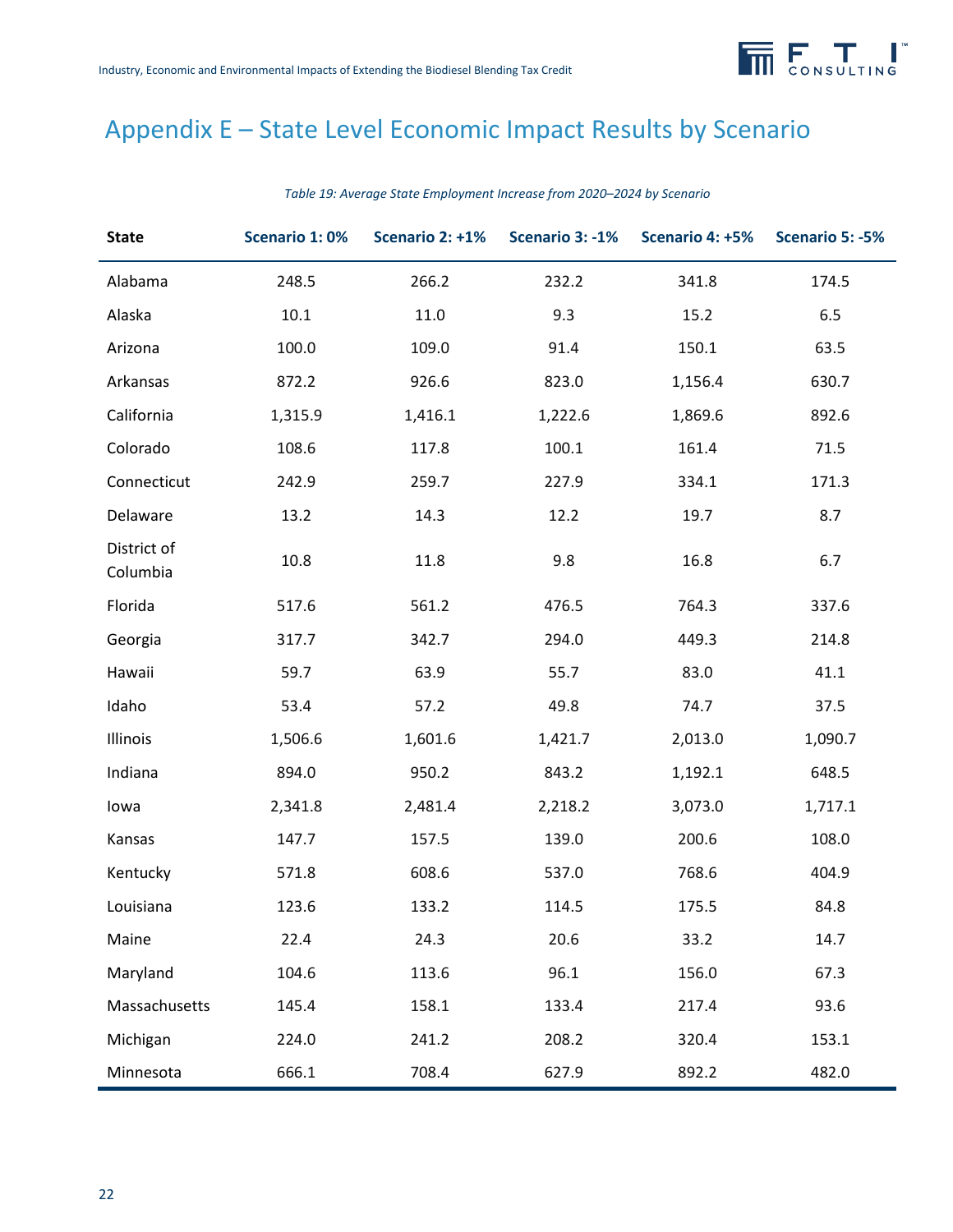

| <b>State</b>         | Scenario 1:0% | Scenario 2: +1% | Scenario 3: -1% | Scenario 4: +5% | Scenario 5: -5% |
|----------------------|---------------|-----------------|-----------------|-----------------|-----------------|
| Mississippi          | 753.8         | 801.1           | 711.0           | 999.6           | 544.0           |
| Missouri             | 1,601.6       | 1,701.1         | 1,512.5         | 2,124.9         | 1,161.6         |
| Montana              | 36.6          | 38.8            | 34.8            | 48.5            | 27.9            |
| Nebraska             | 505.0         | 535.5           | 477.6           | 666.7           | 369.1           |
| Nevada               | 90.4          | 97.2            | 84.0            | 128.4           | 61.4            |
| New Hampshire        | 45.2          | 48.6            | 42.2            | 64.1            | 31.1            |
| New Jersey           | 405.3         | 434.5           | 378.2           | 566.0           | 279.3           |
| <b>New Mexico</b>    | 28.4          | 31.0            | 25.9            | 42.7            | 18.5            |
| New York             | 280.7         | 307.0           | 256.0           | 433.1           | 175.6           |
| North Carolina       | 361.0         | 387.8           | 335.3           | 507.7           | 246.3           |
| North Dakota         | 573.5         | 607.1           | 544.1           | 749.3           | 423.9           |
| Ohio                 | 688.4         | 735.4           | 645.4           | 941.7           | 489.5           |
| Oklahoma             | 286.0         | 305.5           | 268.0           | 389.3           | 202.7           |
| Oregon               | 168.5         | 180.5           | 157.5           | 234.4           | 117.5           |
| Pennsylvania         | 838.2         | 895.4           | 785.6           | 1,147.2         | 592.1           |
| Rhode Island         | 39.8          | 42.8            | 37.1            | 56.2            | 27.8            |
| South Carolina       | 321.4         | 343.1           | 301.3           | 437.7           | 226.4           |
| South Dakota         | 53.8          | 56.8            | 51.4            | 70.1            | 41.9            |
| Tennessee            | 403.4         | 431.0           | 378.2           | 549.4           | 285.6           |
| Texas                | 3,299.4       | 3,517.9         | 3,100.2         | 4,439.6         | 2,352.9         |
| Utah                 | 231.9         | 247.7           | 217.5           | 317.2           | 164.0           |
| Vermont              | 8.2           | 9.0             | 7.5             | 12.8            | 5.1             |
| Virginia             | 263.0         | 283.1           | 243.9           | 374.5           | 176.3           |
| Washington           | 784.2         | 834.7           | 738.7           | 1,053.9         | 562.4           |
| West Virginia        | 28.8          | 31.1            | 26.6            | 41.8            | 18.9            |
| Wisconsin            | 347.6         | 371.7           | 325.4           | 478.2           | 246.6           |
| Wyoming              | 15.8          | 17.1            | 14.6            | 23.2            | 10.6            |
| <b>United States</b> | 23,078.9      | 24,628.3        | 21,665.0        | 31,376.5        | 16,380.5        |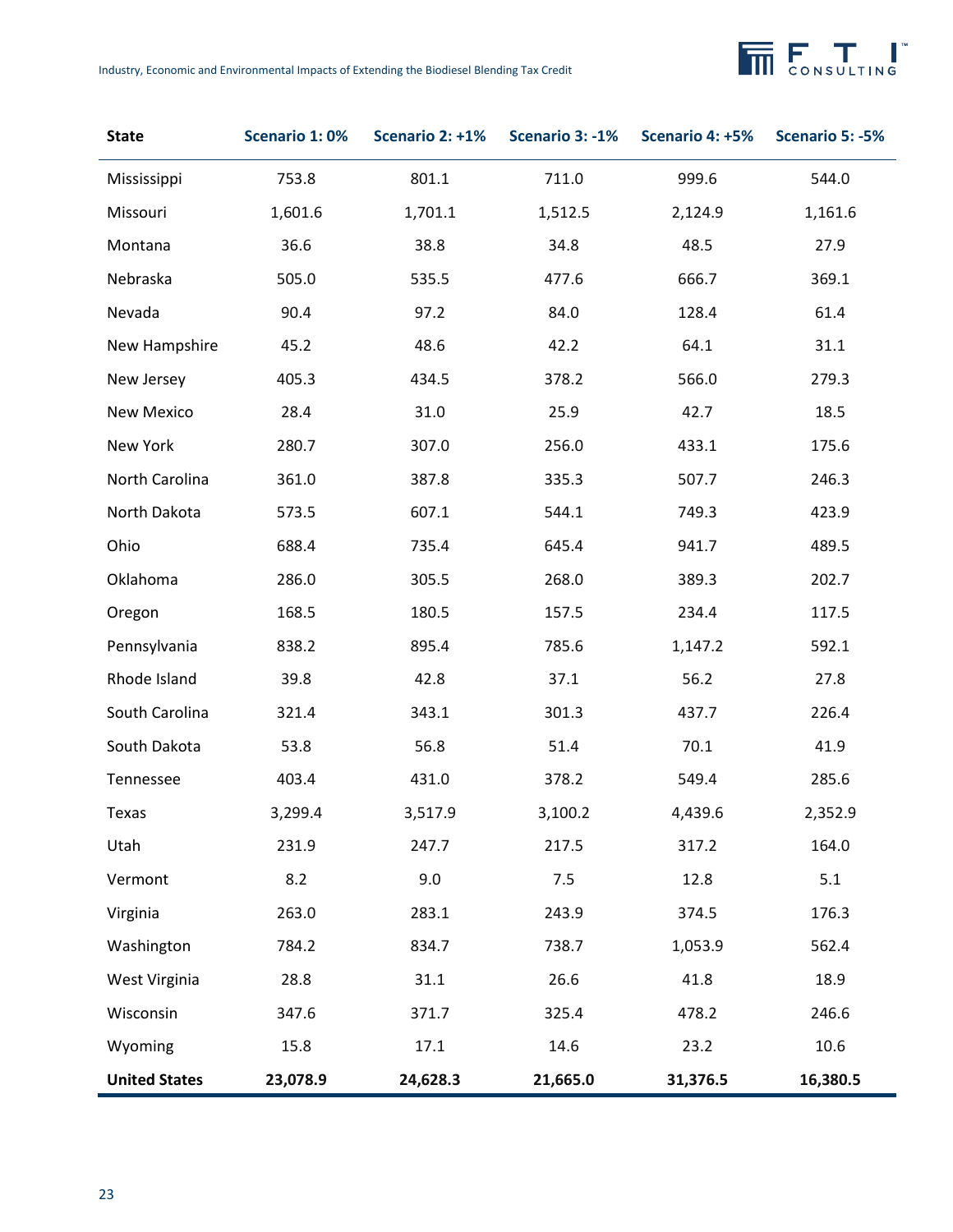

| <b>State</b>            | <b>Scenario 1:0%</b> | Scenario 2: +1% | Scenario 3: -1% | Scenario 4: +5% | Scenario 5: -5% |
|-------------------------|----------------------|-----------------|-----------------|-----------------|-----------------|
| Alabama                 | \$70,691,853         | \$75,642,670    | \$66,124,325    | \$96,735,293    | \$49,860,644    |
| Alaska                  | \$3,232,440          | \$3,514,479     | \$2,967,546     | \$4,838,243     | \$2,083,495     |
| Arizona                 | \$28,715,859         | \$31,274,449    | \$26,262,239    | \$42,915,802    | \$18,327,764    |
| Arkansas                | \$243,266,499        | \$258,050,411   | \$229,942,738   | \$320,062,558   | \$176,899,029   |
| California              | \$423,061,979        | \$455,339,709   | \$392,987,085   | \$601,208,240   | \$287,025,892   |
| Colorado                | \$32,535,514         | \$35,297,312    | \$29,966,147    | \$48,297,615    | \$21,366,550    |
| Connecticut             | \$80,556,167         | \$86,210,956    | \$75,474,335    | \$111,333,926   | \$56,517,220    |
| Delaware                | \$4,261,616          | \$4,626,249     | \$3,922,288     | \$6,340,402     | \$2,791,011     |
| District of<br>Columbia | \$4,575,654          | \$5,007,987     | \$4,167,784     | \$7,070,623     | \$2,868,968     |
| Florida                 | \$140,785,999        | \$152,424,813   | \$129,812,688   | \$206,336,036   | \$92,615,793    |
| Georgia                 | \$93,709,643         | \$101,016,942   | \$86,810,964    | \$132,068,420   | \$63,625,664    |
| Hawaii                  | \$2,282,972          | \$2,470,005     | \$2,155,744     | \$3,560,131     | \$1,510,788     |
| Idaho                   | \$14,405,868         | \$15,443,373    | \$13,434,321    | \$20,137,121    | \$10,100,340    |
| Illinois                | \$458,403,082        | \$487,592,928   | \$432,177,775   | \$613,881,072   | \$330,600,527   |
| Indiana                 | \$260,271,143        | \$276,601,308   | \$245,528,152   | \$346,540,275   | \$188,822,406   |
| lowa                    | \$690,767,544        | \$730,885,999   | \$655,525,482   | \$899,290,458   | \$509,641,212   |
| Kansas                  | \$41,517,882         | \$44,292,486    | \$39,007,819    | \$56,557,668    | \$30,164,979    |
| Kentucky                | \$160,529,350        | \$170,821,823   | \$150,741,323   | \$215,530,632   | \$113,552,607   |
| Louisiana               | \$36,470,121         | \$39,343,353    | \$33,732,034    | \$52,045,534    | \$24,819,163    |
| Maine                   | \$6,078,369          | \$6,586,420     | \$5,609,049     | \$8,950,046     | \$4,024,725     |
| Maryland                | \$31,039,898         | \$33,724,703    | \$28,474,676    | \$46,427,190    | \$19,885,998    |
| Massachusetts           | \$49,138,075         | \$53,420,031    | \$45,061,426    | \$73,537,809    | \$31,668,759    |
| Michigan                | \$63,712,127         | \$68,698,539    | \$59,100,506    | \$91,627,112    | \$43,176,705    |
| Minnesota               | \$202,780,042        | \$215,664,896   | \$191,122,520   | \$271,475,296   | \$146,548,003   |
| Mississippi             | \$204,353,548        | \$216,774,179   | \$193,135,757   | \$268,547,421   | \$148,540,524   |
| Missouri                | \$454,507,385        | \$482,427,523   | \$429,489,638   | \$600,875,060   | \$330,315,004   |

#### *Table 20: Total Labor Income Increase from 2020–2024 by Scenario*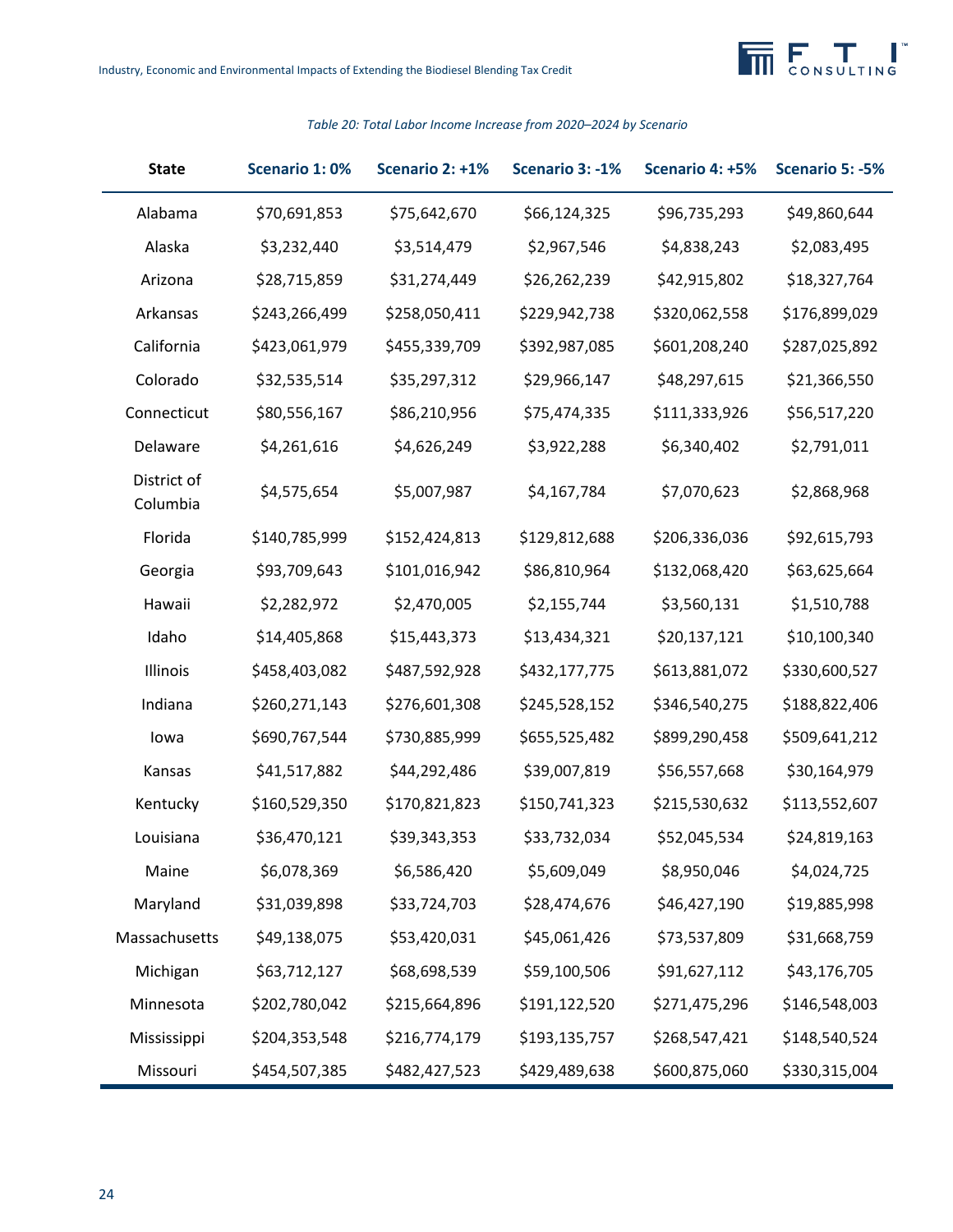# **THE FORSULTING**

| <b>State</b>         | <b>Scenario 1:0%</b> | Scenario 2: +1% | Scenario 3: -1% | Scenario 4: +5% | Scenario 5: -5% |
|----------------------|----------------------|-----------------|-----------------|-----------------|-----------------|
| Montana              | \$8,999,243          | \$9,557,638     | \$8,531,588     | \$12,065,083    | \$6,739,747     |
| Nebraska             | \$152,698,993        | \$161,775,511   | \$144,565,081   | \$200,504,130   | \$111,994,993   |
| Nevada               | \$25,708,238         | \$27,613,051    | \$23,944,749    | \$36,226,381    | \$17,616,312    |
| New Hampshire        | \$13,824,754         | \$14,854,148    | \$12,892,084    | \$19,507,102    | \$9,527,834     |
| New Jersey           | \$132,128,869        | \$141,702,645   | \$123,252,087   | \$184,732,592   | \$90,916,724    |
| <b>New Mexico</b>    | \$7,958,631          | \$8,674,910     | \$7,275,909     | \$11,879,017    | \$5,205,376     |
| New York             | \$97,950,666         | \$107,126,147   | \$89,296,009    | \$151,027,725   | \$61,372,679    |
| North Carolina       | \$105,326,142        | \$113,094,187   | \$97,901,441    | \$147,676,587   | \$72,135,380    |
| North Dakota         | \$167,941,941        | \$177,742,509   | \$159,341,633   | \$218,995,832   | \$123,979,119   |
| Ohio                 | \$197,744,225        | \$211,350,952   | \$185,214,142   | \$270,962,342   | \$140,215,121   |
| Oklahoma             | \$83,289,238         | \$88,953,291    | \$78,083,445    | \$113,134,986   | \$59,106,370    |
| Oregon               | \$49,273,563         | \$52,751,903    | \$46,100,749    | \$68,214,097    | \$34,525,349    |
| Pennsylvania         | \$259,902,549        | \$277,641,596   | \$243,609,148   | \$355,427,068   | \$183,778,798   |
| Rhode Island         | \$12,075,898         | \$12,978,076    | \$11,248,902    | \$16,983,679    | \$8,450,149     |
| South Carolina       | \$89,730,306         | \$95,688,559    | \$84,217,119    | \$121,541,855   | \$63,502,121    |
| South Dakota         | \$14,483,827         | \$15,320,868    | \$13,798,820    | \$18,989,197    | \$11,184,398    |
| Tennessee            | \$117,012,117        | \$124,995,458   | \$109,659,379   | \$159,547,129   | \$82,684,764    |
| Texas                | \$1,016,500,974      | \$1,083,561,556 | \$955,323,148   | \$1,366,243,421 | \$725,421,103   |
| Utah                 | \$64,883,945         | \$69,214,562    | \$60,934,630    | \$88,088,220    | \$46,188,089    |
| Vermont              | \$2,242,475          | \$2,454,688     | \$2,043,286     | \$3,471,716     | \$1,405,490     |
| Virginia             | \$77,777,570         | \$83,690,691    | \$72,137,118    | \$110,654,989   | \$52,164,700    |
| Washington           | \$245,114,611        | \$260,858,603   | \$230,907,328   | \$329,116,838   | \$175,780,135   |
| West Virginia        | \$8,523,408          | \$9,205,651     | \$7,860,856     | \$12,333,894    | \$5,615,813     |
| Wisconsin            | \$99,844,969         | \$106,799,965   | \$93,393,356    | \$137,426,995   | \$70,633,375    |
| Wyoming              | \$4,829,457          | \$5,227,875     | \$4,452,831     | \$7,047,696     | \$3,235,816     |
| <b>United States</b> | \$6,857,417,239      | \$7,315,988,585 | \$6,438,719,198 | \$9,307,988,552 | \$4,870,733,526 |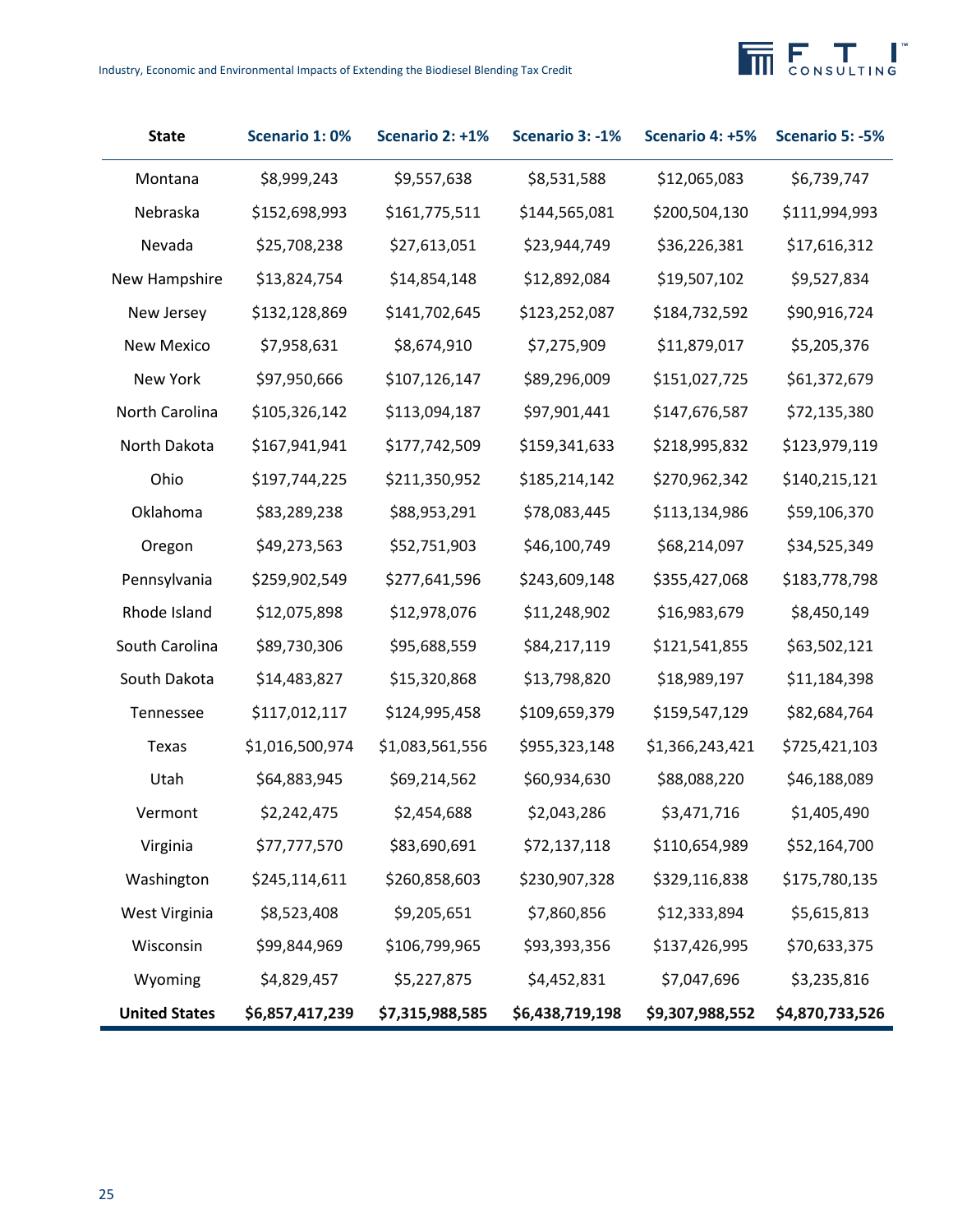

## **State Scenario 1: 0% Scenario 2: +1% Scenario 3: -1% Scenario 4: +5% Scenario 5: -5%** Alabama \$302,821,269 \$323,143,947 \$284,249,953 \$409,535,772 \$215,896,296 Alaska \$12,061,916 \$13,077,569 \$11,109,142 \$17,800,677 \$7,880,725 Arizona \$98,219,123 \$106,826,464 \$89,947,840 \$146,029,003 \$63,053,551 Arkansas \$1,077,908,344 \$1,141,585,875 \$1,021,095,925 \$1,407,458,563 \$789,178,949 California \$1,562,736,201 \$1,675,405,869 \$1,458,673,714 \$2,177,632,321 \$1,080,496,677 Colorado \$101,611,632 \$110,155,768 \$93,697,801 \$150,358,178 \$67,238,812 Connecticut \$348,547,609 \$370,755,162 \$328,864,198 \$466,711,954 \$250,847,050 Delaware \$14,898,027 \$16,156,413 \$13,727,045 \$22,053,011 \$9,801,792 District of Columbia \$11,974,001 \$13,100,027 \$10,910,662 \$18,456,014 \$7,541,185 Florida \$509,909,655 \$550,498,361 \$471,773,584 \$736,808,240 \$340,306,244 Georgia \$366,081,110 \$393,396,012 \$340,456,880 \$509,310,684 \$252,006,615 Hawaii \$71,384,177 \$76,142,937 \$66,990,653 \$97,086,000 \$50,214,977 Idaho \$52,715,269 \$56,459,003 \$49,219,184 \$73,351,718 \$37,180,305 Illinois \$1,930,705,668 \$2,046,790,421 \$1,828,325,317 \$2,540,317,060 \$1,414,444,210 Indiana \$1,124,360,678 \$1,192,304,547 \$1,063,850,109 \$1,480,171,693 \$823,164,634 Iowa \$3,106,446,047 \$3,282,596,945 \$2,953,003,283 \$4,016,315,562 \$2,303,476,838 Kansas \$159,107,759 \$169,420,345 \$149,879,778 \$214,844,777 \$116,855,412 Kentucky \$667,611,702 \$709,309,144 \$628,423,003 \$889,002,596 \$476,285,191 Louisiana \$135,239,492 \$145,684,483 \$125,321,082 \$191,985,672 \$92,614,465 Maine  $\textsf{523,863,391}$   $\textsf{525,747,091}$   $\textsf{522,134,762}$   $\textsf{534,395,976}$   $\textsf{516,121,797}$ Maryland \$101,600,854 \$110,202,391 \$93,362,525 \$150,707,502 \$65,632,747 Massachusetts \$156,145,464 \$169,347,076 \$143,559,345 \$230,890,563 \$101,803,950 Michigan \$243,314,842 \$261,625,901 \$226,505,224 \$345,050,105 \$167,254,951 Minnesota \$803,534,037 \$852,381,793 \$759,909,293 \$1,061,250,811 \$587,503,943 Mississippi \$931,113,678 \$986,173,331 \$881,953,554 \$1,214,962,852 \$681,304,147 Missouri \$1,993,643,794 \$2,111,183,215 \$1,889,789,521 \$2,603,867,961 \$1,463,599,069

#### *Table 21: Total Economic Output Increase from 2020–2024 by Scenario*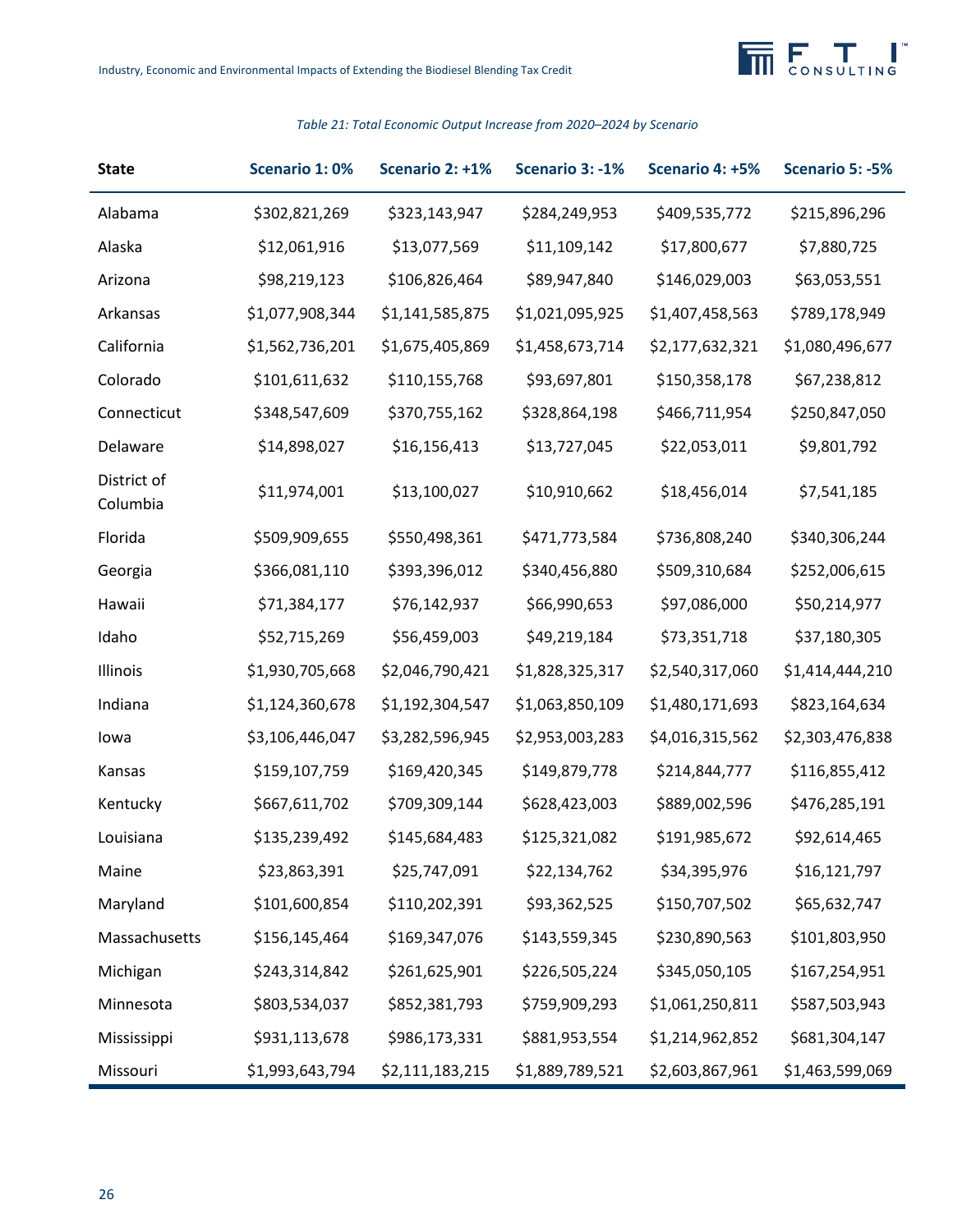# **THE FORSULTING**

| <b>State</b>         | Scenario 1:0%    | Scenario 2: +1%  | Scenario 3: -1%  | Scenario 4: +5%  | Scenario 5: -5%  |
|----------------------|------------------|------------------|------------------|------------------|------------------|
| Montana              | \$33,008,584     | \$34,949,026     | \$31,431,420     | \$43,613,500     | \$25,198,210     |
| Nebraska             | \$631,313,953    | \$667,878,498    | \$598,885,450    | \$822,641,894    | \$466,056,802    |
| Nevada               | \$102,451,084    | \$109,647,928    | \$95,856,661     | \$141,713,511    | \$71,427,810     |
| New Hampshire        | \$58,630,383     | \$62,613,232     | \$55,062,690     | \$80,172,285     | \$41,478,983     |
| New Jersey           | \$513,360,850    | \$547,814,886    | \$481,966,078    | \$699,253,885    | \$362,136,665    |
| New Mexico           | \$27,486,985     | \$29,954,213     | \$25,137,034     | \$41,077,439     | \$18,023,426     |
| New York             | \$297,252,264    | \$324,727,913    | \$271,303,958    | \$455,675,124    | \$187,481,626    |
| North Carolina       | \$405,230,954    | \$434,304,051    | \$377,560,361    | \$563,046,442    | \$279,830,127    |
| North Dakota         | \$762,806,059    | \$805,519,534    | \$725,998,358    | \$982,887,427    | \$569,055,618    |
| Ohio                 | \$818,795,738    | \$872,737,919    | \$769,675,262    | \$1,106,443,772  | \$587,144,107    |
| Oklahoma             | \$339,380,921    | \$361,286,436    | \$319,504,730    | \$453,941,331    | \$244,226,876    |
| Oregon               | \$197,331,814    | \$210,518,941    | \$185,453,914    | \$268,223,633    | \$140,525,304    |
| Pennsylvania         | \$1,027,678,956  | \$1,094,316,392  | \$967,203,782    | \$1,382,234,318  | \$737,038,979    |
| Rhode Island         | \$48,285,490     | \$51,662,624     | \$45,218,549     | \$66,428,763     | \$34,333,739     |
| South Carolina       | \$384,650,136    | \$409,199,501    | \$362,212,447    | \$514,587,041    | \$275,342,830    |
| South Dakota         | \$58,637,300     | \$61,867,052     | \$56,047,765     | \$75,893,175     | \$45,832,530     |
| Tennessee            | \$479,319,339    | \$510,395,242    | \$451,078,656    | \$643,298,951    | \$343,532,168    |
| Texas                | \$4,183,671,463  | \$4,445,638,813  | \$3,947,946,807  | \$5,543,190,017  | \$3,025,991,182  |
| Utah                 | \$277,199,960    | \$294,907,608    | \$261,225,791    | \$371,105,064    | \$199,582,046    |
| Vermont              | \$7,579,191      | \$8,293,122      | \$6,909,767      | \$11,712,907     | \$4,762,828      |
| Virginia             | \$295,160,823    | \$316,539,612    | \$274,894,480    | \$412,800,013    | \$201,355,581    |
| Washington           | \$1,045,855,856  | \$1,109,761,266  | \$988,977,459    | \$1,382,363,245  | \$760,111,405    |
| West Virginia        | \$31,454,356     | \$33,952,936     | \$29,026,584     | \$45,388,007     | \$20,770,110     |
| Wisconsin            | \$400,025,770    | \$426,905,553    | \$375,324,766    | \$544,207,346    | \$285,765,873    |
| Wyoming              | \$15,986,563     | \$17,317,071     | \$14,736,224     | \$23,428,809     | \$10,715,173     |
| <b>United States</b> | \$28,350,110,531 | \$30,152,179,458 | \$26,725,372,372 | \$37,881,683,161 | \$20,419,424,530 |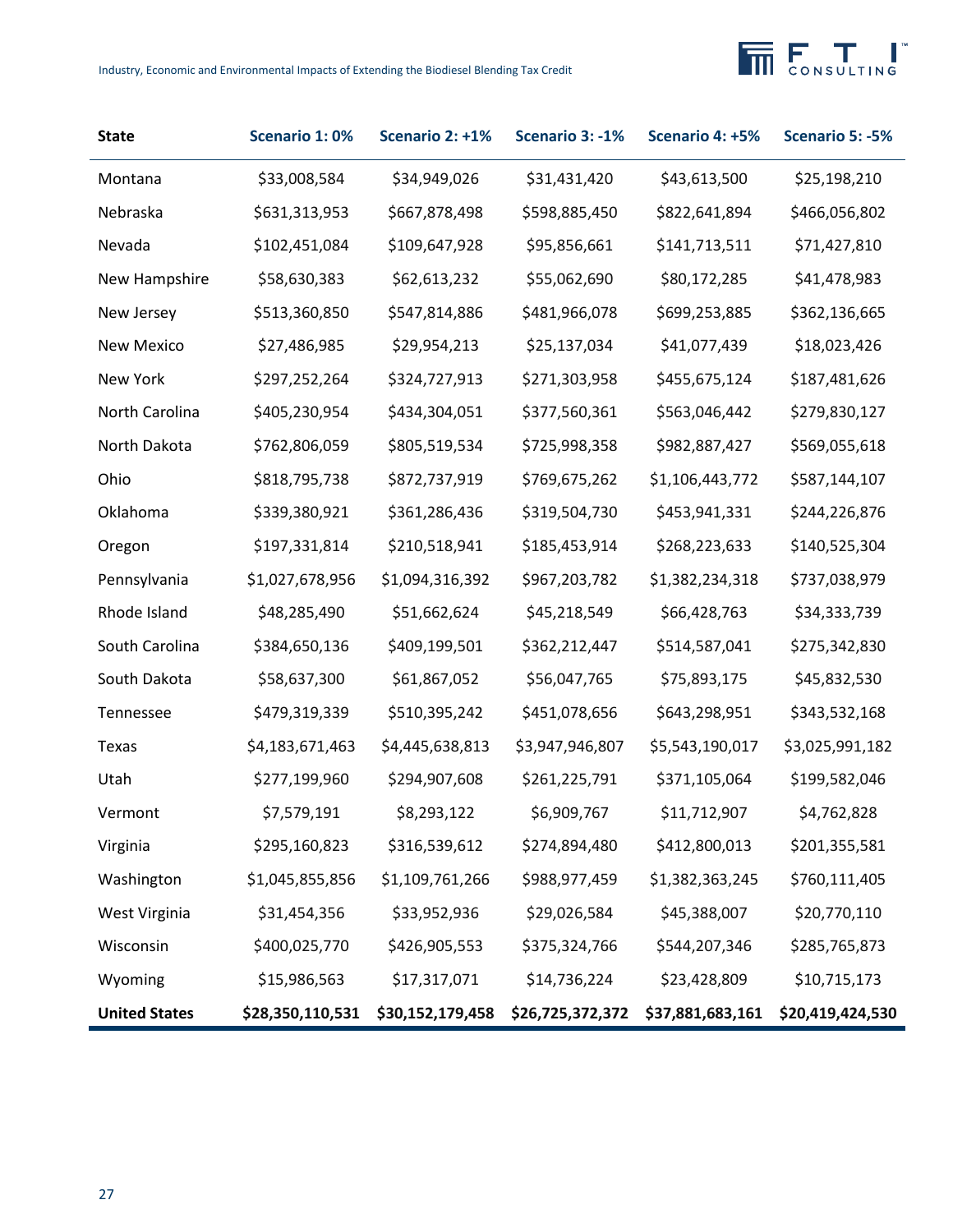

## **State Scenario 1: 0% Scenario 2: +1% Scenario 3: -1% Scenario 4: +5% Scenario 5: -5%** Alabama \$117,406,042 \$125,638,367 \$109,832,483 \$160,874,652 \$82,755,488 Alaska \$6,631,877 \$7,196,114 \$6,099,898 \$9,826,683 \$4,294,609 Arizona \$48,934,964 \$53,282,877 \$44,767,488 \$73,179,304 \$31,235,707 Arkansas \$404,824,458 \$429,476,755 \$382,697,796 \$533,095,599 \$294,349,242 California \$707,237,803 \$761,337,959 \$656,941,511 \$1,006,287,069 \$479,432,271 Colorado \$52,616,816 \$57,117,140 \$48,431,574 \$78,349,291 \$34,460,122 Connecticut \$126,121,631 \$134,982,240 \$118,191,940 \$174,383,580 \$88,480,106 Delaware \$7,923,121 \$8,603,534 \$7,288,438 \$11,803,828 \$5,166,846 District of Columbia \$7,271,783 \$7,955,784 \$6,625,903 \$11,209,936 \$4,578,332 Florida \$239,446,886 \$259,329,207 \$220,724,204 \$351,595,506 \$157,250,654 Georgia \$159,562,539 \$172,010,347 \$147,827,705 \$225,375,571 \$108,253,218 Hawaii \$13,676,124 \$14,687,074 \$12,784,832 \$19,496,585 \$9,327,543 Idaho \$23,612,836 \$25,324,774 \$22,007,650 \$33,084,526 \$16,501,803 Illinois \$779,075,002 \$828,366,858 \$735,124,882 \$1,041,308,433 \$563,457,255 Indiana \$433,583,826 \$460,764,815 \$409,190,272 \$577,161,252 \$314,861,955 Iowa \$1,134,789,211 \$1,200,833,188 \$1,077,086,172 \$1,478,181,037 \$837,477,280 Kansas \$69,542,390 \$74,192,620 \$65,341,016 \$94,781,776 \$50,524,545 Kentucky \$264,732,258 \$281,709,026 \$248,647,676 \$355,453,968 \$187,353,857 Louisiana \$60,810,443 \$65,612,874 \$56,240,696 \$86,965,345 \$41,280,499 Maine  $$10,258,548$   $$11,121,966$   $$9,460,620$   $$15,144,889$   $$6,773,091$ Maryland \$52,639,745 \$57,199,180 \$48,286,841 \$78,780,189 \$33,712,993 Massachusetts \$80,577,627 \$87,580,809 \$73,909,588 \$120,448,628 \$51,994,539 Michigan \$106,906,440 \$115,290,252 \$99,166,661 \$153,876,773 \$72,401,438 Minnesota \$325,153,988 \$345,735,564 \$306,618,219 \$434,803,200 \$235,357,320 Mississippi \$344,192,224 \$365,106,618 \$325,408,570 \$452,373,498 \$250,329,493 Missouri \$757,293,519 \$803,743,428 \$715,913,820 \$1,000,697,836 \$550,912,443

#### *Table 22: Total State GDP Increase from 2020–2024 by Scenario*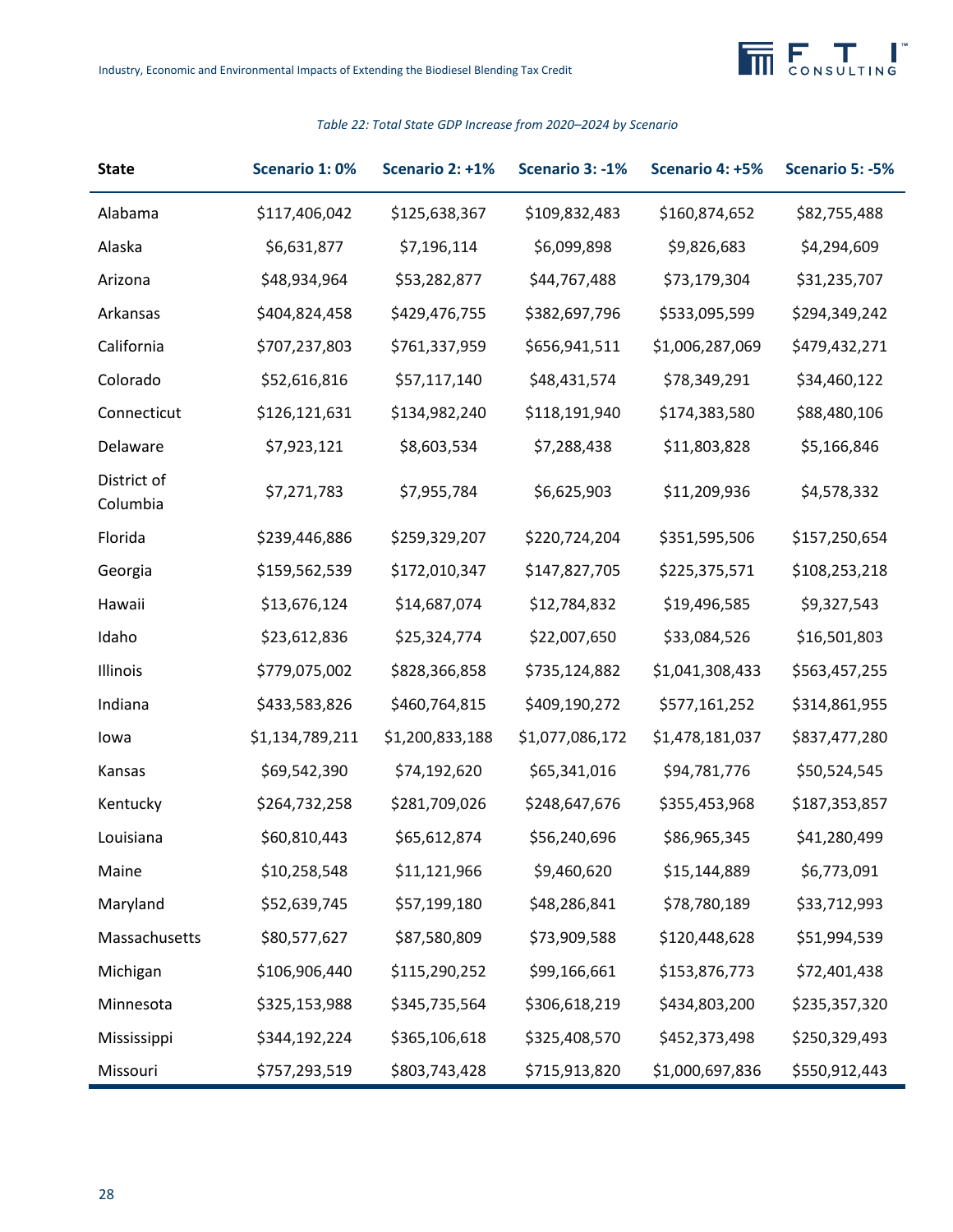# **THE FORSULTING**

| <b>State</b>         | Scenario 1:0%    | Scenario 2: +1%  | Scenario 3: -1%  | Scenario 4: +5%  | Scenario 5: -5% |
|----------------------|------------------|------------------|------------------|------------------|-----------------|
| Montana              | \$15,339,649     | \$16,282,092     | \$14,555,550     | \$20,514,386     | \$11,529,127    |
| Nebraska             | \$251,835,608    | \$266,810,914    | \$238,464,806    | \$330,710,792    | \$184,810,236   |
| Nevada               | \$44,855,685     | \$48,210,720     | \$41,756,005     | \$63,425,012     | \$30,637,000    |
| New Hampshire        | \$22,164,602     | \$23,820,502     | \$20,667,195     | \$31,314,861     | \$15,254,036    |
| New Jersey           | \$208,911,973    | \$224,132,837    | \$194,846,211    | \$292,651,157    | \$143,579,814   |
| <b>New Mexico</b>    | \$13,616,481     | \$14,842,487     | \$12,449,280     | \$20,381,550     | \$8,867,537     |
| New York             | \$169,784,601    | \$185,623,020    | \$154,842,710    | \$261,342,358    | \$106,476,137   |
| North Carolina       | \$178,575,231    | \$191,829,039    | \$165,922,144    | \$251,016,707    | \$122,038,735   |
| North Dakota         | \$282,944,811    | \$299,329,271    | \$268,722,041    | \$368,141,573    | \$209,596,953   |
| Ohio                 | \$338,908,684    | \$362,232,675    | \$317,497,527    | \$464,473,287    | \$240,246,618   |
| Oklahoma             | \$136,243,532    | \$145,441,707    | \$127,828,340    | \$184,730,989    | \$96,895,100    |
| Oregon               | \$81,417,634     | \$87,201,152     | \$76,158,022     | \$112,959,392    | \$56,954,960    |
| Pennsylvania         | \$421,794,066    | \$450,628,804    | \$395,406,892    | \$577,135,924    | \$298,245,039   |
| Rhode Island         | \$19,564,998     | \$21,026,751     | \$18,229,652     | \$27,536,010     | \$13,658,005    |
| South Carolina       | \$149,126,887    | \$159,064,179    | \$139,967,730    | \$202,236,265    | \$105,494,323   |
| South Dakota         | \$25,228,773     | \$26,677,653     | \$24,045,212     | \$33,023,040     | \$19,490,379    |
| Tennessee            | \$192,333,600    | \$205,385,819    | \$180,380,193    | \$261,794,214    | \$136,189,117   |
| Texas                | \$1,683,241,191  | \$1,793,900,520  | \$1,582,790,646  | \$2,261,633,280  | \$1,202,689,840 |
| Utah                 | \$108,622,752    | \$115,920,940    | \$101,982,483    | \$147,789,319    | \$77,178,187    |
| Vermont              | \$3,815,636      | \$4,175,913      | \$3,477,461      | \$5,901,790      | \$2,393,174     |
| Virginia             | \$130,448,228    | \$140,434,828    | \$120,930,374    | \$186,059,267    | \$87,299,172    |
| Washington           | \$409,959,599    | \$436,462,820    | \$386,128,953    | \$551,495,103    | \$293,678,334   |
| West Virginia        | \$14,673,328     | \$15,851,736     | \$13,530,423     | \$21,262,740     | \$9,652,069     |
| Wisconsin            | \$164,762,237    | \$176,251,936    | \$154,133,847    | \$226,905,717    | \$116,477,305   |
| Wyoming              | \$8,232,304      | \$8,919,133      | \$7,584,295      | \$12,074,692     | \$5,484,472     |
| <b>United States</b> | \$11,411,224,192 | \$12,174,656,819 | \$10,716,914,444 | \$15,495,048,379 | \$8,107,338,316 |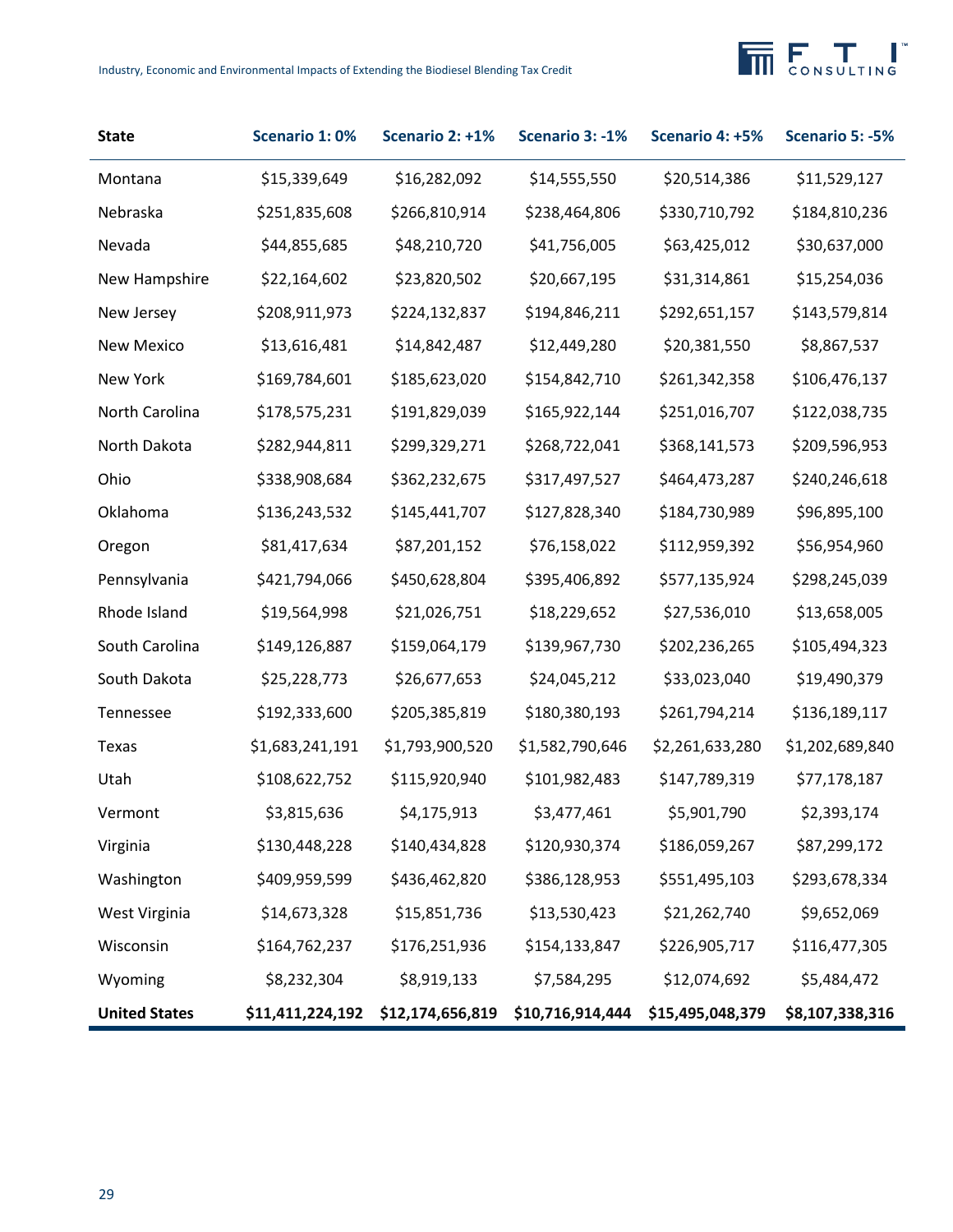

## **State Scenario 1: 0% Scenario 2: +1% Scenario 3: -1% Scenario 4: +5% Scenario 5: -5%** Alabama \$5,117,995 \$5,477,292 \$4,786,848 \$7,012,787 \$3,604,934 Alaska \$243,648 \$264,799 \$223,749 \$363,874 \$157,202 Arizona \$3,055,760 \$3,322,833 \$2,798,847 \$4,539,831 \$1,962,080 Arkansas \$35,303,606 \$37,406,166 \$33,418,923 \$46,161,981 \$25,797,122 California \$41,034,008 \$44,177,857 \$38,099,234 \$58,396,281 \$27,797,015 Colorado \$3,172,815 \$3,443,154 \$2,920,173 \$4,713,115 \$2,079,838 Connecticut \$10,302,811 \$11,004,383 \$9,678,848 \$14,093,021 \$7,302,101 Delaware \$1,047,608 \$1,137,286 \$963,600 \$1,557,309 \$683,689 District of Columbia \$675,992 \$738,201 \$616,990 \$1,030,062 \$433,997 Florida \$18,175,560 \$19,670,714 \$16,761,168 \$26,579,966 \$11,977,037 Georgia \$10,581,385 \$11,410,938 \$9,794,980 \$14,963,715 \$7,154,218 Hawaii \$494,693 \$530,160 \$463,127 \$697,637 \$339,863 Idaho \$1,452,770 \$1,558,533 \$1,352,387 \$2,036,919 \$1,008,445 Illinois \$52,372,143 \$55,694,649 \$49,404,375 \$70,049,212 \$37,857,096 Indiana \$24,887,384 \$26,440,059 \$23,493,337 \$33,077,971 \$18,094,003 Iowa \$46,027,837 \$48,611,739 \$43,799,382 \$59,330,990 \$34,290,828 Kansas \$4,834,375 \$5,165,113 \$4,530,885 \$6,634,477 \$3,467,405 Kentucky \$17,194,101 \$18,294,821 \$16,139,072 \$23,079,420 \$12,128,019 Louisiana \$4,290,638 \$4,630,348 \$3,965,710 \$6,143,918 \$2,901,817 Maine \$527,270 \$571,577 \$486,261 \$777,641 \$348,538 Maryland \$3,809,068 \$4,132,209 \$3,498,674 \$5,649,492 \$2,460,603 Massachusetts \$7,383,672 \$8,018,044 \$6,777,321 \$10,980,532 \$4,790,550 Michigan \$6,800,324 \$7,340,796 \$6,298,955 \$9,833,738 \$4,578,484 Minnesota \$37,834,635 \$40,237,839 \$35,658,978 \$50,647,743 \$27,330,935 Mississippi \$11,743,053 \$12,440,231 \$11,118,198 \$15,321,360 \$8,585,682 Missouri \$53,377,517 \$56,595,183 \$50,525,696 \$70,144,215 \$39,032,386

#### *Table 23: Total Federal Tax Revenue Increase by State from 2020–2024 by Scenario*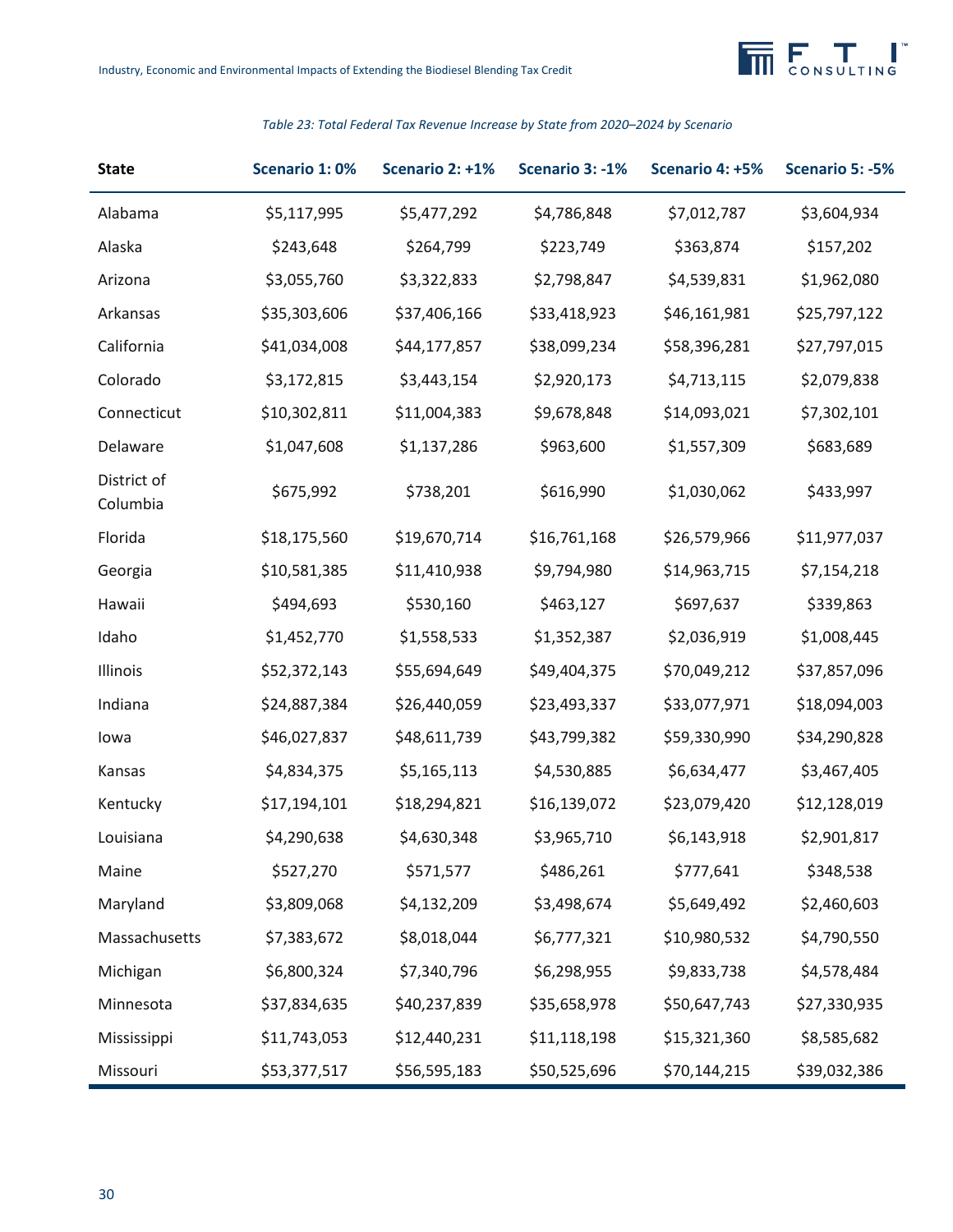

| <b>State</b>      | Scenario 1:0% | Scenario 2: +1% | Scenario 3: -1% | Scenario 4: +5% | Scenario 5: -5% |
|-------------------|---------------|-----------------|-----------------|-----------------|-----------------|
| Montana           | \$700,338     | \$745,380       | \$661,761       | \$947,728       | \$517,474       |
| Nebraska          | \$18,497,368  | \$19,592,953    | \$17,512,608    | \$24,260,580    | \$13,560,372    |
| Nevada            | \$2,018,979   | \$2,168,952     | \$1,880,057     | \$2,847,071     | \$1,382,169     |
| New Hampshire     | \$1,242,779   | \$1,334,881     | \$1,159,612     | \$1,750,435     | \$858,585       |
| New Jersey        | \$20,500,583  | \$21,972,897    | \$19,143,338    | \$28,569,677    | \$14,164,448    |
| <b>New Mexico</b> | \$522,854     | \$569,357       | \$478,487       | \$778,854       | \$341,938       |
| New York          | \$12,245,622  | \$13,369,099    | \$11,182,294    | \$18,699,672    | \$7,758,105     |
| North Carolina    | \$11,098,617  | \$11,919,853    | \$10,308,817    | \$15,586,007    | \$7,567,711     |
| North Dakota      | \$10,915,957  | \$11,523,120    | \$10,397,814    | \$14,037,187    | \$8,177,293     |
| Ohio              | \$27,468,480  | \$29,380,641    | \$25,705,854    | \$37,787,362    | \$19,398,315    |
| Oklahoma          | \$8,142,422   | \$8,693,044     | \$7,637,612     | \$11,040,719    | \$5,786,712     |
| Oregon            | \$4,031,000   | \$4,317,561     | \$3,770,748     | \$5,592,749     | \$2,822,627     |
| Pennsylvania      | \$28,750,207  | \$30,723,108    | \$26,940,541    | \$39,381,163    | \$20,313,079    |
| Rhode Island      | \$1,840,321   | \$1,978,666     | \$1,713,454     | \$2,593,523     | \$1,285,618     |
| South Carolina    | \$6,235,689   | \$6,648,462     | \$5,853,502     | \$8,438,344     | \$4,412,337     |
| South Dakota      | \$1,480,089   | \$1,568,712     | \$1,406,095     | \$1,959,230     | \$1,128,170     |
| Tennessee         | \$13,577,484  | \$14,508,588    | \$12,720,294    | \$18,543,990    | \$9,576,475     |
| Texas             | \$95,967,868  | \$102,265,829   | \$90,256,152    | \$128,734,969   | \$68,656,554    |
| Utah              | \$4,978,318   | \$5,310,978     | \$4,676,216     | \$6,760,131     | \$3,546,787     |
| Vermont           | \$233,610     | \$255,487       | \$213,025       | \$359,706       | \$147,525       |
| Virginia          | \$8,630,515   | \$9,279,892     | \$8,008,234     | \$12,230,776    | \$5,802,163     |
| Washington        | \$21,341,584  | \$22,696,581    | \$20,129,168    | \$28,547,327    | \$15,371,788    |
| West Virginia     | \$634,114     | \$684,546       | \$585,056       | \$915,437       | \$418,323       |
| Wisconsin         | \$10,374,233  | \$11,103,128    | \$9,695,976     | \$14,321,348    | \$7,307,737     |
| Wyoming           | \$409,408     | \$442,641       | \$377,875       | \$593,418       | \$275,270       |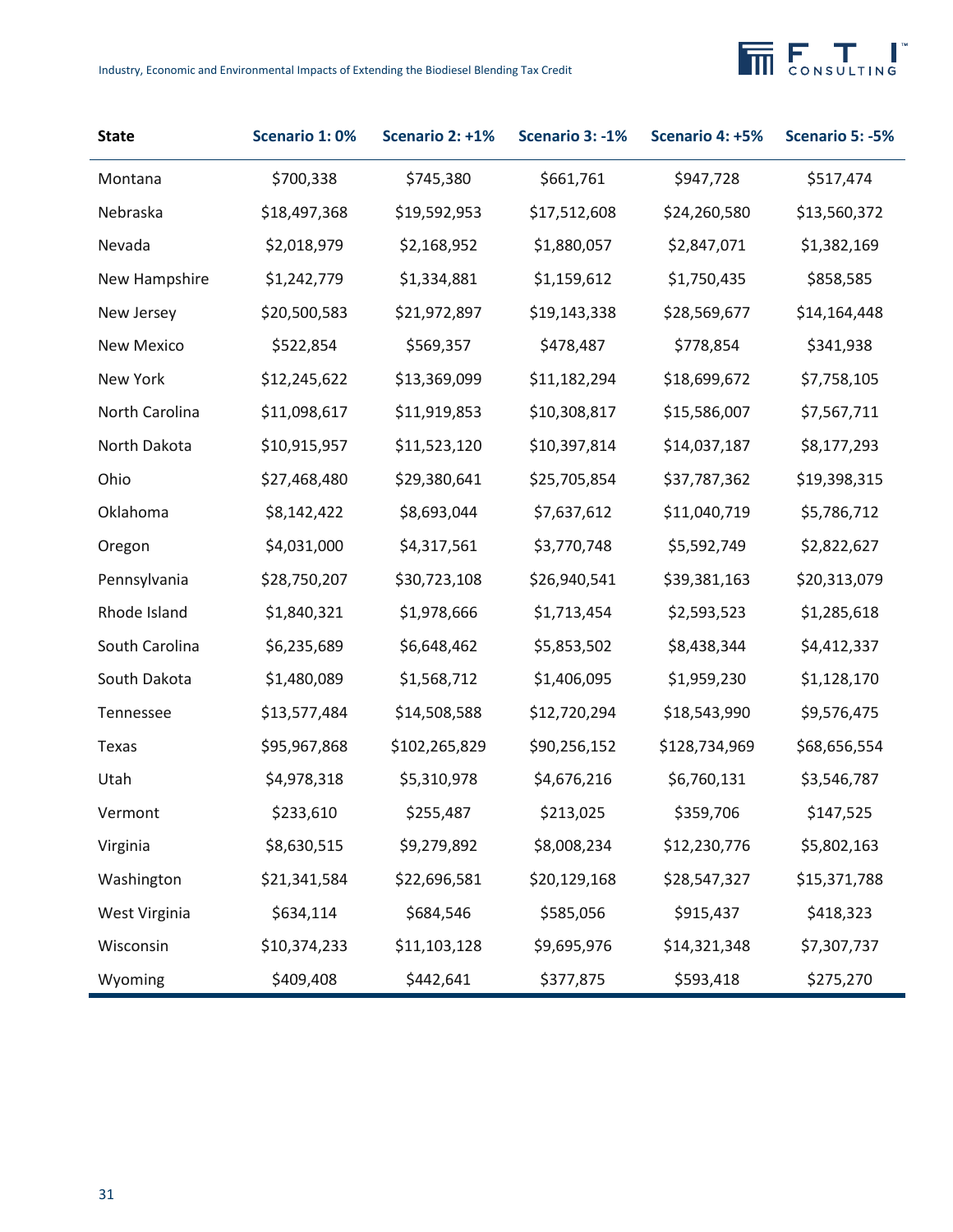

## **State Scenario 1: 0% Scenario 2: +1% Scenario 3: -1% Scenario 4: +5% Scenario 5: -5%** Alabama \$3,118,664 \$3,337,602 \$2,916,879 \$4,273,260 \$2,196,676 Alaska \$110,260 \$119,832 \$101,255 \$164,668 \$71,140 Arizona \$1,705,654 \$1,854,728 \$1,562,251 \$2,534,028 \$1,095,187 Arkansas \$12,510,065 \$13,255,121 \$11,842,215 \$16,357,801 \$9,141,380 California \$23,208,402 \$24,986,530 \$21,548,525 \$33,028,321 \$15,721,698 Colorado \$1,686,505 \$1,830,203 \$1,552,214 \$2,505,249 \$1,105,535 Connecticut \$4,640,269 \$4,956,249 \$4,359,243 \$6,347,336 \$3,288,783 Delaware \$208,734 \$226,603 \$191,996 \$310,292 \$136,224 District of Columbia \$188,367 \$205,702 \$171,926 \$287,029 \$120,934 Florida \$7,171,954 \$7,761,932 \$6,613,845 \$10,488,276 \$4,726,059 Georgia \$4,401,185 \$4,746,227 \$4,074,091 \$6,223,957 \$2,975,701 Hawaii \$526,418 \$564,159 \$492,828 \$742,377 \$361,658 Idaho \$844,489 \$905,969 \$786,137 \$1,184,052 \$586,205 Illinois \$24,508,190 \$26,062,998 \$23,119,387 \$32,780,393 \$17,715,695 Indiana \$10,909,627 \$11,590,257 \$10,298,533 \$14,500,050 \$7,931,682 Iowa \$28,548,037 \$30,150,662 \$27,165,874 \$36,799,107 \$21,268,343 Kansas \$2,288,577 \$2,445,147 \$2,144,905 \$3,140,738 \$1,641,458 Kentucky \$8,797,598 \$9,360,797 \$8,257,778 \$11,808,903 \$6,205,468 Louisiana \$1,857,448 \$2,004,511 \$1,716,784 \$2,659,746 \$1,256,217 Maine \$479,372 \$519,654 \$442,088 \$707,000 \$316,876 Maryland \$2,095,836 \$2,273,636 \$1,925,051 \$3,108,480 \$1,353,880 Massachusetts \$2,947,872 \$3,201,140 \$2,705,792 \$4,383,890 \$1,912,589 Michigan \$3,471,292 \$3,747,181 \$3,215,363 \$5,019,728 \$2,337,132 Minnesota \$11,565,061 \$12,299,658 \$10,900,020 \$15,481,694 \$8,354,354 Mississippi \$11,253,800 \$11,921,931 \$10,654,979 \$14,683,023 \$8,227,975 Missouri \$18,482,269 \$19,596,404 \$17,494,810 \$24,287,833 \$13,515,185

#### *Table 24: Total State and Local Tax Revenue Increase by State from 2020–2024 by Scenario*